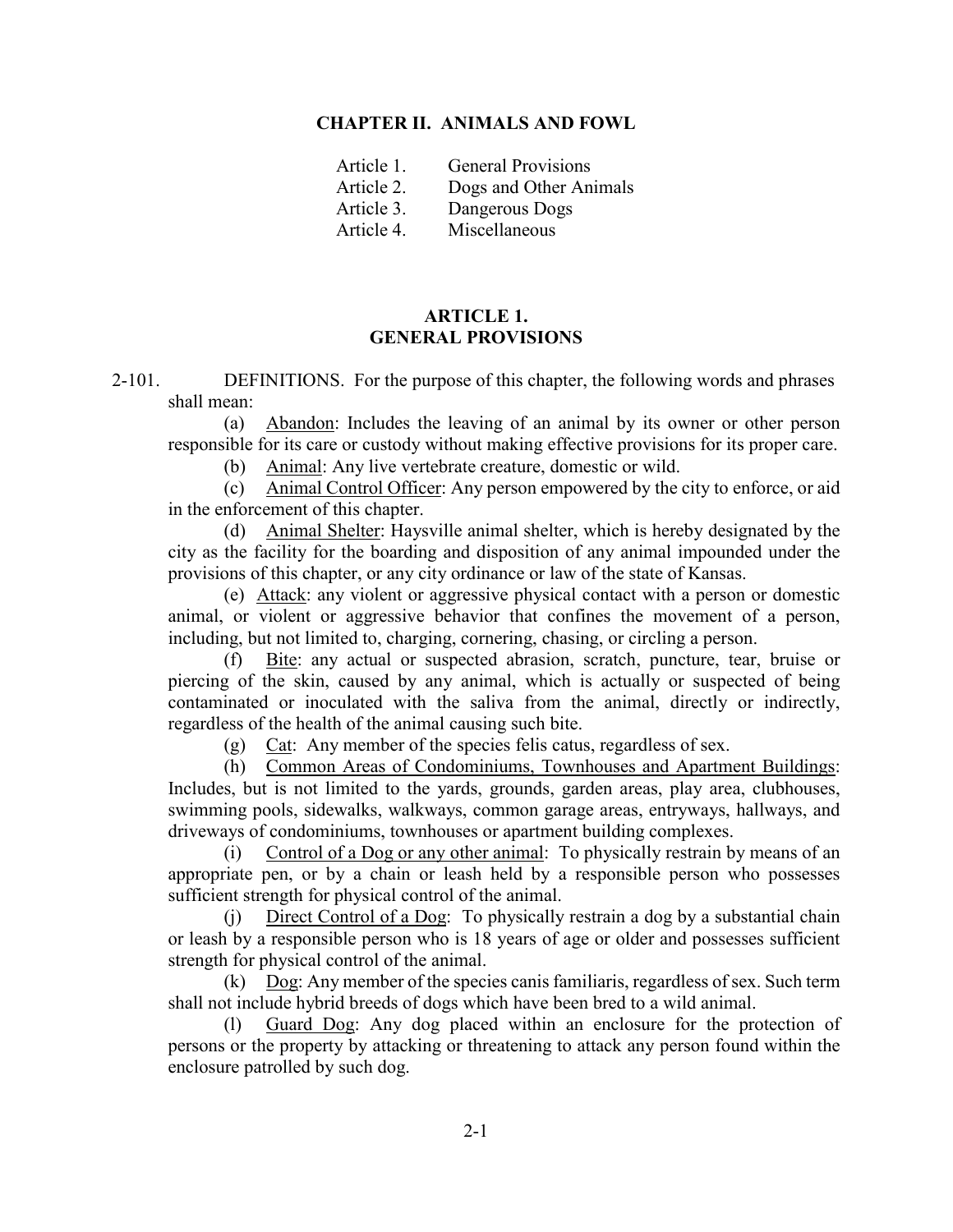(m) Harbor: The act of keeping or caring for an animal or providing premises to which the animal returns for food, shelter, or care.

(n) Harborer: See Owner, Keeper, Harborer.

(o) Humane Traps: Box-type, live type, which do not cause bodily harm to the animal intended to be captured or any animal or person coming in contact with such trap.

(p) Inhumane treatment: any treatment to any animal which deprives the animal of necessary sustenance, including food, water and protection from the weather; endangers the safety, health or well-being of an animal from heat, cold or lack of adequate ventilation; any treatment such as overloading, overworking, tormenting; beating, mutilating, teasing or other abnormal treatment; or causing or allowing the animal to fight with any other animal.

(q) Keeper: See Owner, Keeper, Harborer.

(r) Livestock: Includes, but not limited to, cattle, horses, swine goats, sheep or other animals, commonly regarded as farm animals. Animals kept as house pets, such as pygmy goats or pot belly pigs, shall not be declared livestock if the animal resides on the property in living conditions commonly associated with the manner of maintaining a pet animal.

(s) Microchip: a passive transponder which can be implanted in an animal and which is a component of a radio frequency identification (RFID) system.

(t) Mistreatment: Includes every act or omission which causes or unreasonably permits the continuation of unnecessary or unjustifiable pain or suffering.

Neglect: Includes the failure to provide food, water, protection from the elements, opportunity for exercise or for other normal, usual and proper care for an animal's health and well being.

(v) Neighbor: any person residing within 200 from the outermost property line of the property where a domestic animal is owned, kept or harbored.

(w) Nuisance Animal: means any repeated acts of an animal that irritates, perturbs or damages rights and privileges common to the public or enjoyment of private property or indirectly injures or threatens the safety of a member of the general public. Such actions include, but are not limited to:

- 1. Damage to public or private property including, but not limited to: breaking, bruising, tearing up, digging up, crushing or injuring any lawn, garden, flower bed, plant, shrub or tree in any manner;
- 2. Rips any trash bag or tips any solid waste collection container which spills or scatters trash, debris, refuse or waste.
- 3. Repeatedly defecates upon any public place or upon premises not owned or controlled by the animal's owner, keeper or harborer, provided that this definition shall not apply where such waste is immediately removed and properly disposed of by the owner of such animal.
- 4. Allowing or permitting an animal to be maintained in an unsanitary condition so as to be offensive to sight or smell.
- 5. Causes a condition which endangers public health or safety.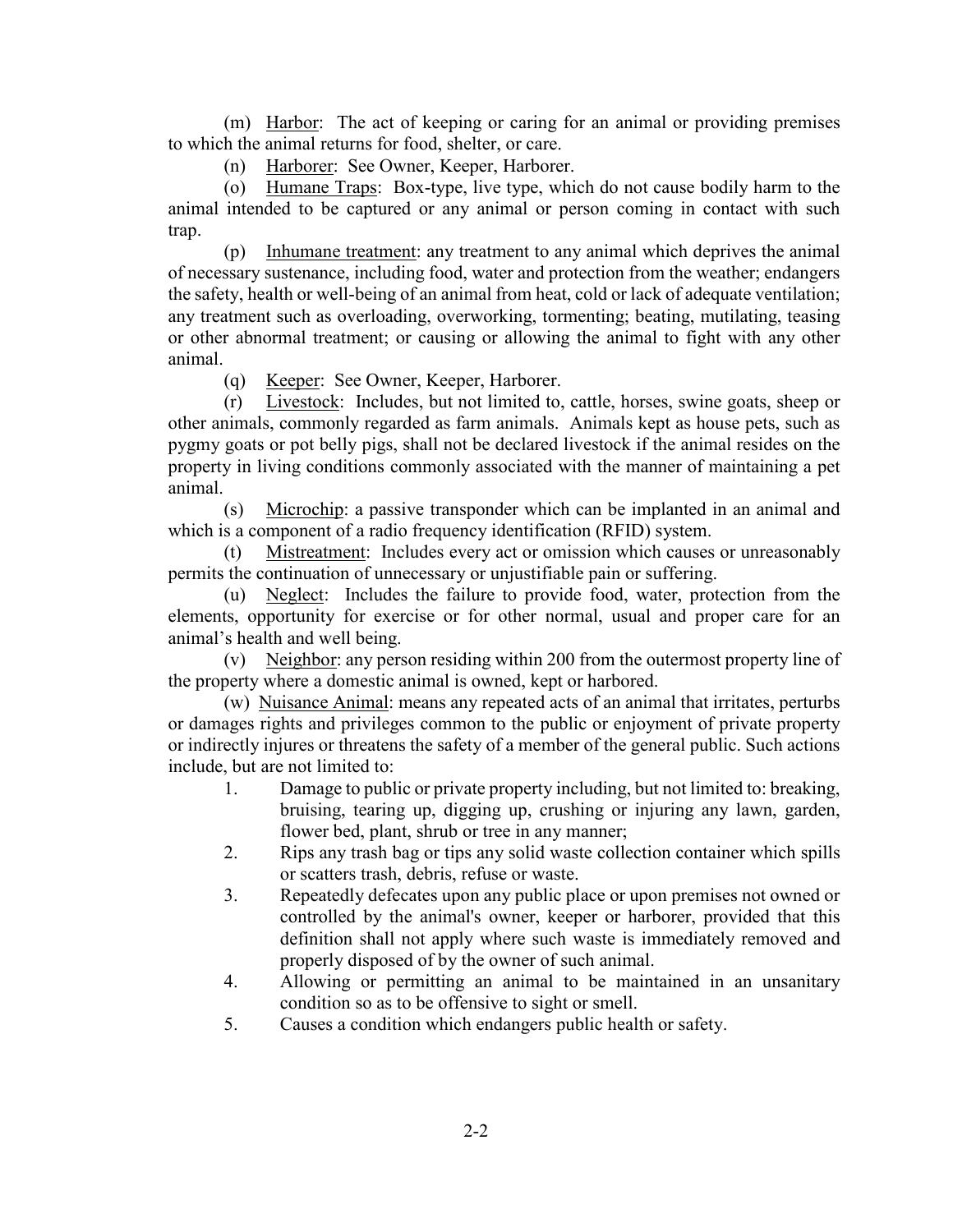(x) Owner, keeper or harborer: any person who possesses, harbors, keeps, feeds, shelters, maintains, offers refuge or asylum to any animal, or who professes to keeping, owning or harboring of such animal. In addition, any person who signs a receipt as owner, keeper or harborer for the return of an animal from any shelter or animal holding facility, shall be presumed to be the owner, keeper or harborer of the animal. A parent or legal guardian shall be deemed to be an owner, keeper or harborer of animals owned, kept or harbored upon their premises by minor children who are less than 18 years of age. Such term shall also include any person who exercises control over or is in possession of any such animal. The term "Owner" when used in this Chapter shall be construed to include "Keepers" and "Harborers."

(y) Person: any individual, firm, association, joint stock company, syndicate, partnership, corporation, other state franchised business entity such as a professional association, limited liability company, or limited liability partnership, or other organization of any kind.

(z) Pet Animal: Includes dogs, cats, rodents, birds, reptiles, pot belly pigs, pygmy goats and any other species of animal which is sold or retained as a household pet, but does not include skunks, and other species of the wild, exotic or carnivorous animals that may be further restricted in this chapter.

(aa) Picket: Means attaching a leash, rope, chain, lead, or other similar apparatus or device to the body of an animal and another object for the purpose of confining the animal or limiting the movement of the animal.

(bb) Rabbits, Poultry and Domestic Fowl: Includes; rabbits, pigeons, chickens, chicks, ducks, geese, turkeys, doves, squabs and all similar domestic fowl other than pet animals.

(cc) Running at Large: An animal off the premises of its owner, keeper or harborer and not effectively controlled and restrained by means of a leash, cord, or chain not exceeding ten (10) feet in length. For the purposes of this definition, "the premises of its owner, keeper, or harborer" shall not include common areas of the grounds of a condominium, townhouse or apartment, and unrestrained animals upon those areas shall be deemed to be running at large. The phrase "effectively controlled and restrained" does not exclude extendable leashes that are maintained at ten (10) feet of length or less. It shall be a question of fact whether an individual, due to age, ability, or attention was able to effectively control and restrain an animal by means of a leash, cord, or chain of any length. This Section shall not apply to working dogs authorized by the City, or animals inside a fenced dog park or designated off-leash area as described in Chapter 12, Article 4.

(dd) Temperature and Ventilation Standard: The City hereby adopts the standards promulgated by the American Society for the Prevention of Cruelty to Animals (ASPCA) in association with temperature and ventilation standards. The ASPCA has determined that when the outside temperature is 85 degrees the inside of a vehicle will reach 102 degrees within ten (10) minutes, even with the windows cracked. In half an hour, the temperature inside a closed vehicle will soar to 120 degrees, which can be lethal to an animal in minutes. Because animals can't sweat, they can't control their body temperature in intense heat, leading to extensive organ damage, heatstroke or suffocation.

(ee) Wild Animals: Includes all species of animals which exist in their natural unconfined state and the majority of such species are not domesticated.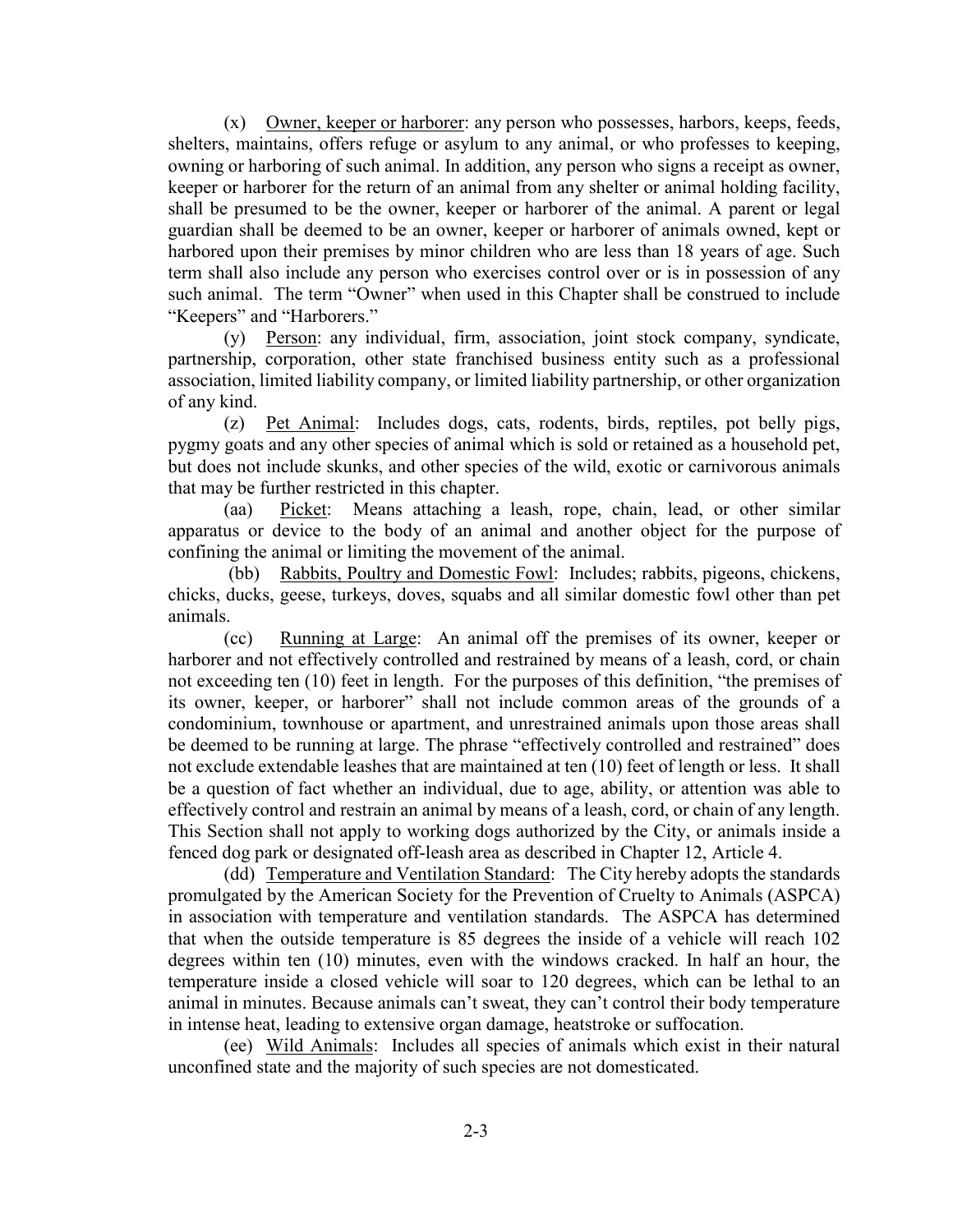(Code 1984; Ord. 851; Ord. 860; Code 2015; Code 2019; Ord. 1063)

2-102. RUNNING AT LARGE. (a) It shall be unlawful for the owner, harborer or person of any animal other than a cat or cats to permit the same to run at large.

(b) Any owner of any animal, other than cats, found running at large within the corporate limits of the city shall be deemed guilty of a misdemeanor. Knowledge or intention on the part of the owner shall not be elements of this offense. The animal control officer may seize, impound and cause to be destroyed any such animal, pursuant to the provisions of K.S.A. 47-1701, et seq., and amendments thereto. The animal control officer may cause any such impounded animal to be returned to its rightful owner upon the payment of a service charge, a boarding fee for days spent in confinement at the shelter prior to return of the animal, and citations for the animal for running at large, and all other applicable citations for violation of this code.

(c)Any animal injured or found to be ill on public property while running at large shall be removed by an animal control or police officer who shall, if necessary, place such animal or animals in the custody of a doctor of veterinary medicine duly licensed by the state of Kansas for treatment of injury or illness, and the owner of any such animal or animals shall be liable for veterinary, impound or related expenses.

(d) The owner of an injured animal taken to a veterinarian by the animal control officer or a police officer is responsible for payment of charges for veterinary services related thereto. The owner shall reimburse the city for all expenditures the city may pay for veterinary services rendered to or on behalf of the owner's animal under this section, and the costs and fees may be ordered as restitution associated with any citation issued under this section.

(e) If any animal dies while running at large on public property, the owner shall be liable for disposal fees established by the animal shelter in addition to penalties for violation of this section as set out in the schedule of fees.

(Code 1984; Ord. 851; Code 2008)

# 2-102A. AGGRESSIVE ANIMAL OR DOG AT LARGE DEFINED; PENALTIES.

(a) An "aggressive dog at large" includes any dog that without provocation, exhibits aggression toward, attacks, or bites either 1) a person or 2) another domestic animal, while such aggressive animal or dog is running at large as that language is set forth in 2-101(cc). Aggression or combativeness implies an actual threatening act as judged by a reasonable person, and may include physical harm or emotional harm, when a human being is in reasonable apprehension of immediate bodily harm to themselves, or their minor child. It is not necessary that a human victim be attacked, bitten, or scratched by the aggressive animal at large. A victim animal's harm must be physical.

(b) Any person found guilty of owning an/any animal that commits an act as described in subsection (a) above shall be fined a minimum of \$100.00 and a maximum of \$500.00 for the first offense within a twelve (12) month period; a minimum of \$250.00 and a maximum of \$1,000.00 for a second or subsequent offense within a twelve (12) month period, or by imprisonment, for not more than 10 days, or by both such fine and imprisonment. The Municipal Judge shall have no discretion to suspend payment of the minimum fine associated with this offense, but may suspend the term of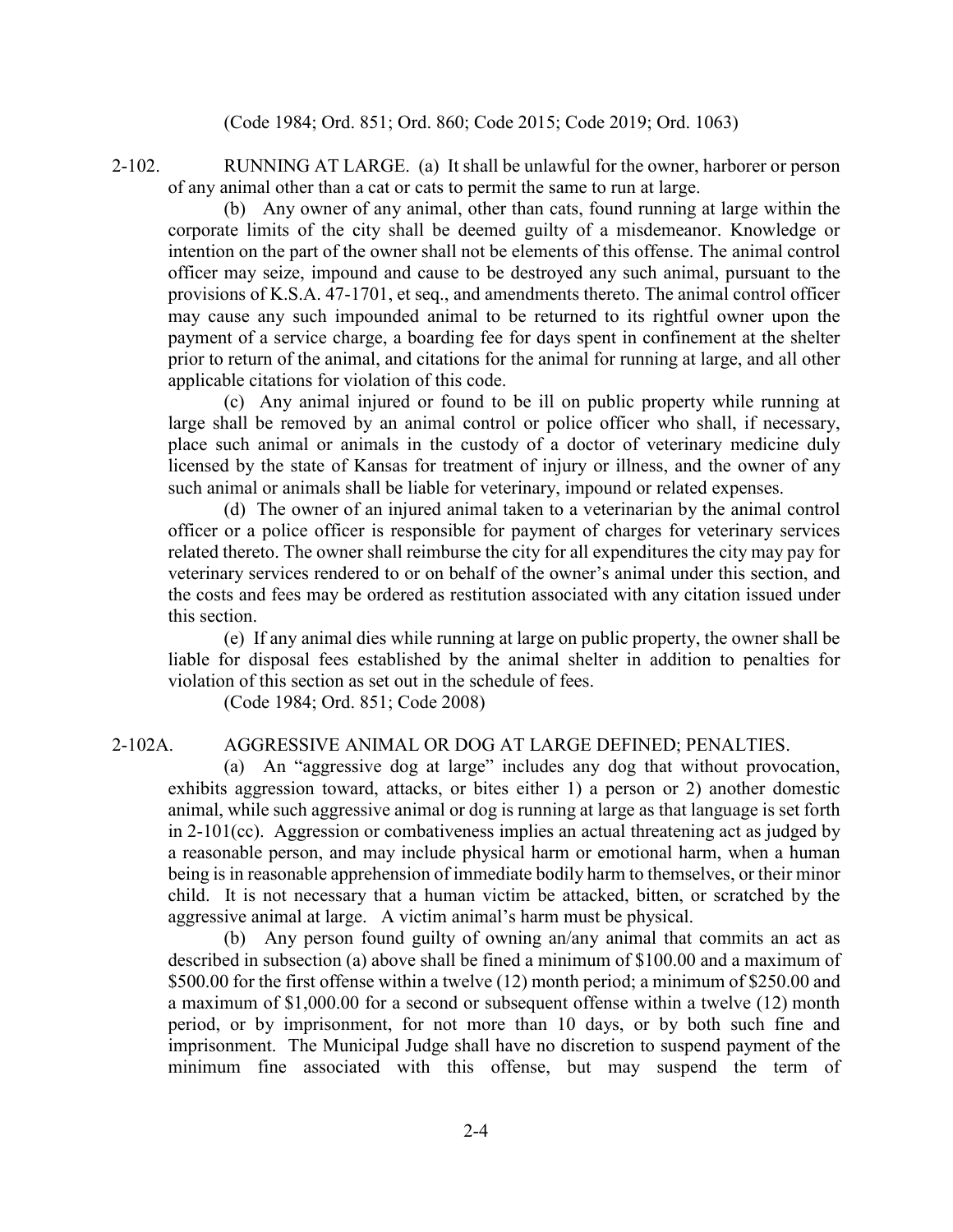imprisonment. The fine shall be in addition to any applicable court costs or impoundment fees. The impoundment facility shall not release an animal to an owner until the owner has paid the assessed fine and impoundment fees (accruing daily) in full and complied with all other terms of the adjudication.

(c) Following a conviction for a violation of this section involving a physical injury to either a domestic animal or a human being caused by a dog, the Chief of Police must follow the provisions of Article 2-301 et seq. of this Code regarding determination of the animal's status as "dangerous." Prior to any other type of animal found to have committed an act as described under section (a) being released to the owner, keeper, or harborer, the municipal court judge may determine to hold the animal pending a review by the Chief of Police on the status of the animal as "dangerous" under the standards set forth in Article 2- 301 et seq as applicable.

(d) Victims of an aggressive animal at large may submit veterinarian bills, medical bills, or any other bills detailing damages associated with the animal attack for possible court ordered restitution in the Haysville Municipal Court as determined by the court. Restitution shall not be ordered for emotional harms.

(e) Any other type of animal, owned or harbored within this City, may be impounded by the City pursuant to provisions of the nuisance code (e.g., see  $7-401(g)$  or (i)). Any such impounded animal shall be turned over to an animal shelter or veterinarian for appropriate disposal if within seventy-two (72) hours of such animal's impoundment 1) the animal is not claimed by the owner/harborer, 2) all fees paid in association with the impoundment, and 3) such nuisance situation corrected. (Code 2008)

### 2-102B. HABITUAL VIOLATOR; AGGRESSIVE ANIMAL AT-LARGE.

It shall be a separate offense for any person to receive two (2) or more citations for violation of Section 2-102A within a thirty-six month consecutive period. Such person shall be cited as a habitual violator. Violation of this section may be found when a single individual has been adjudicated guilty of a violation of section 2-102A regardless of the number of animals involved in such violations. Any person found guilty of a violation of this Section shall be fined a minimum of \$500.00 and a maximum of \$1,000.00 for each habitual violator citation. The Municipal Judge shall have no discretion to suspend the minimum fine or any portion thereof. A person cited for violation of this Section shall be required to appear in municipal court. In addition thereto, the Municipal Judge shall have the authority to sentence the individual to up to six (6) months in jail. It shall be a defense to an alleged violation of this Section for the defendant to have been adjudged not guilty of a charge of 2-102A, or that the charge was dismissed without a finding of, or admission of, guilt.

(Code 2008)

2-103. PROHIBITED ANIMALS. (a) The keeping, pasturing, housing, corralling, or maintaining within the city limits of any swine or other livestock is hereby declared to be a nuisance and is prohibited. Persons or entities keeping, pasturing, housing, corralling, or maintaining within the city limits any swine or other livestock on the effective date of this section may continue to do so provided that: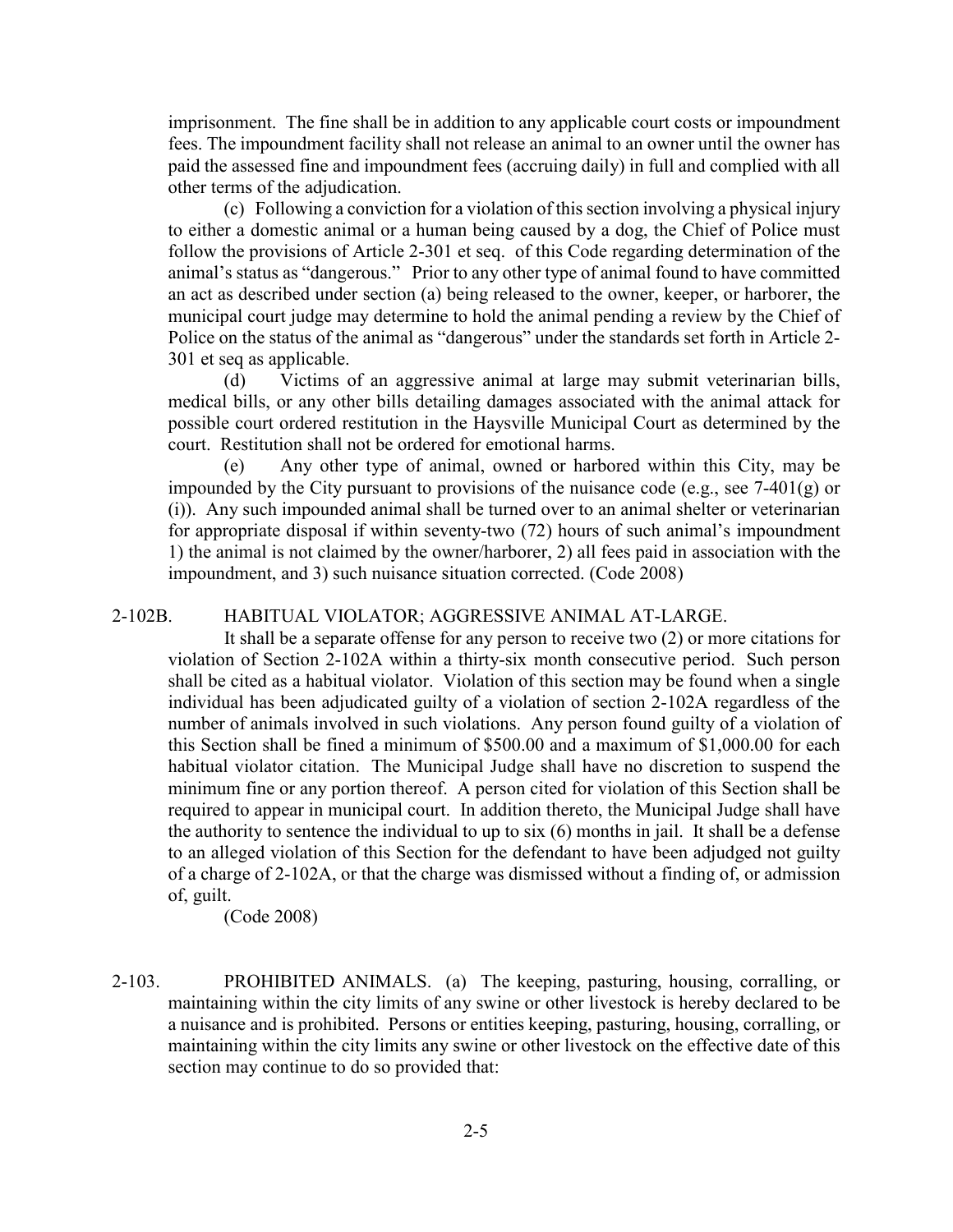(1) The property is maintained in a manner that complies with the provisions of Chapters 2 and 7 of this code; and

(2) The number of animals does not increase and the type of animal being kept does not change; and

(3) When the keeping, pasturing, housing, corralling or maintaining of swine or livestock discontinues for a period of ninety (90) consecutive days or more, or the property upon which such keeping, pasturing, housing, corralling, or maintaining occurred is sold, the use of the property must thereafter comply with the provisions of this section.

(4) . Animals kept as house pets, such as pygmy goats or pot belly pigs, shall not be declared livestock if the animal resides on the property in living conditions commonly associated with the manner of maintaining a pet animal.

(b) The harboring, keeping, or maintaining within the city, except by a circus or sideshow duly licensed to conduct business within the city, of any nonhuman primate, poison reptile, jaguar, leopard, lynx, tiger, lion, ocelot, bobcat, cheetah, mountain lion, wildcat, panther, coyote, wolf, skunk or bear or any hybrid of any of the aforementioned (whether or not domesticated) is hereby declared to be a nuisance and is prohibited. PROVIDED HOWEVER, it shall not be unlawful for any person to harbor a Rhesus Macaque primate. Any such Rhesus Macaque primate must be kept indoors at all times.

(c) The keeping, harboring or maintaining within the city of any animal, which by any sound or cry, causing of offensive odors, or the dangerous nature thereof shall disturb the peace, safety or comfort of any neighborhood, or interfere with any person in the reasonable and comfortable enjoyment of life or property, is hereby declared to be a nuisance and is prohibited.

(Code 1984; Ord. 702; Ord. 851; Code 2015)

2-104. HORSES. Horses are hereby prohibited on public sidewalks or in public parks except:

(a) In parking areas;

(b) In areas designated by special permits issued by the city; or

(c) In parades sponsored by or authorized by the city of Haysville.

(Code 1984; Ord. 851)

2-105. KEEPING LIVESTOCK; DISTANCE FROM HOUSES. (a) No person shall house, keep, harbor, or maintain any livestock for more than one (1) hour, within a twentyfour (24) hour time period, within one hundred (100) feet of a residence in use by or occupied by any human. This section shall not preclude the riding of horses upon any equestrian trail established and maintained by a governmental agency or on a public street in accordance with this chapter.

(b) The construction or occupancy of a new dwelling within one hundred (100) feet of a permanent structure, other than fences and corrals, in which a horse had been continuously kept for a period of more than six (6) consecutive months prior to such construction or occupation shall not require the removal of such permanent structure nor prevent the continued maintenance of a horse or horses there.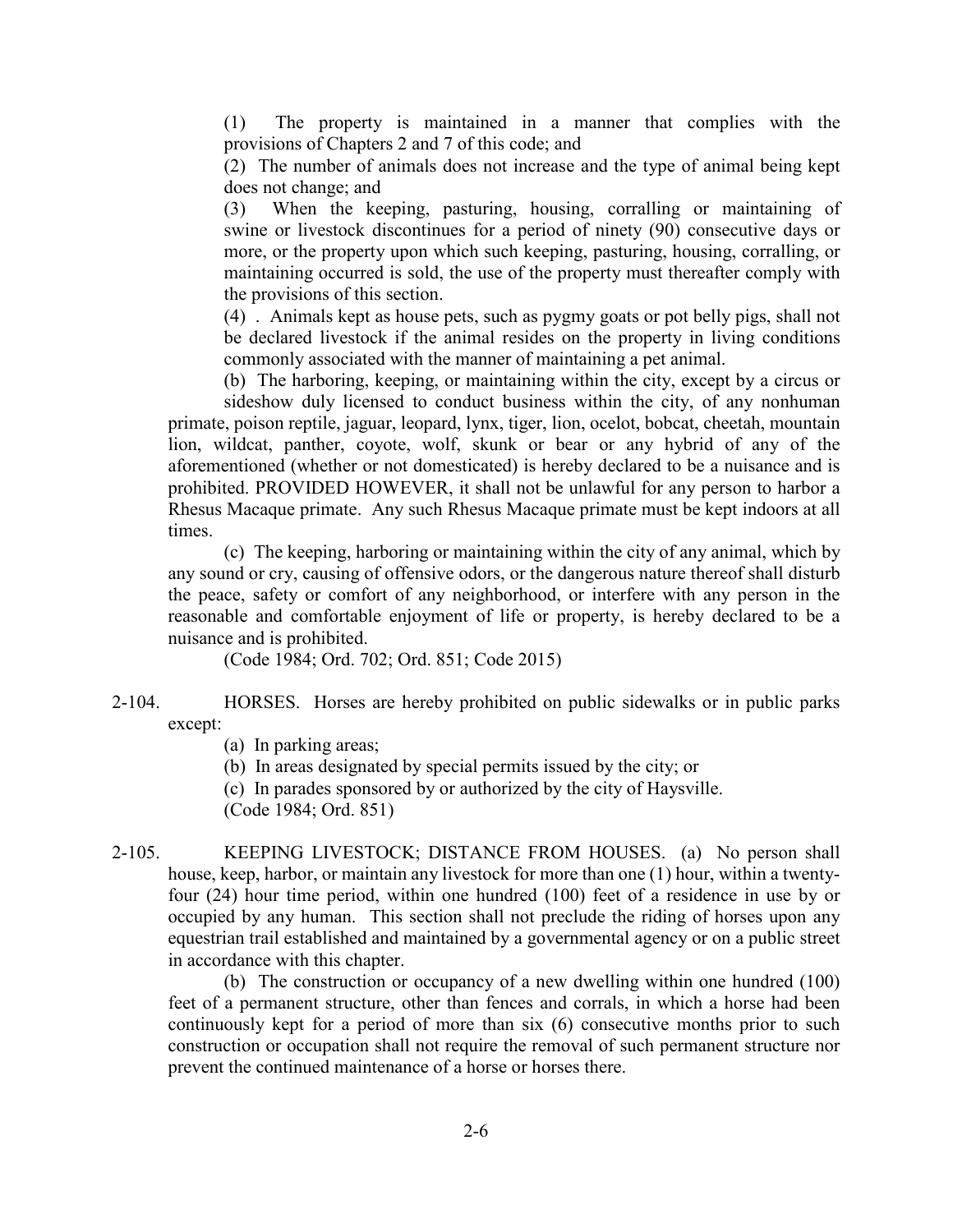(c) No person shall keep any rabbits, poultry or domestic fowl, within thirty-five (35) feet of any residence or dwelling, other than the residence of the person keeping or maintaining such rabbits, poultry or fowl. Dwelling shall not include any school, hospital or similar institution.

(d) The construction or occupation of a new dwelling within thirty-five (35) feet of any location in or upon which rabbits, poultry, or domestic fowl have been continuously or customarily kept for a period of six (6) consecutive months prior to such construction or occupation of such dwelling shall not require the removal of such rabbits, poultry or domestic fowl from such location.

(Code 1984; Ord. 851)

2-106. SAME; CLEANLINESS OF PREMISES REQUIRED. It is hereby declared to be a nuisance and shall be unlawful for any person to maintain on any premises owned, occupied, or controlled by such person in the city, any chicken coop, rabbit hutch, corral, yard, kennel, stable, cow shed, horse shed, or horse picket line in a foul, offensive, noxious, or filthy condition.

(Code 1984, Ord. 851)

2-107. DISPOSITION OF WILD ANIMALS RUNNING AT LARGE. Animal control and police officers are hereby authorized to apprehend any wild animals that may be at large within the city and causing a public nuisance. Such wild animals may be impounded, released in wild areas outside the city or destroyed as such officers in their discretion shall determine, subject to applicable laws.

(Code 1984; Ord. 851)

2-108. DANGEROUS ANIMALS PROHIBITED. (a) It shall be unlawful for any person to bring an animal or animals within the city that have previously been declared aggressive, dangerous, or any similar status, by any other jurisdiction. Impoundment of animals who are the subject of any citation for violation of this section shall be at the discretion of any animal control or police officer. Any such animal which presents a clear and present danger to the public health and safety shall be immediately impounded or destroyed by an animal control or police officer.

(b) Impoundment: When the animal control officer has probable cause to believe that an animal poses a danger to the community, the animal control officer shall impound such animal.

(c) Immediate Destruction: Nothing in this Chapter or Article shall prevent or be construed to prevent animal control or police officers, or any law enforcement officer, from taking whatever action is reasonably necessary, including, but not limited to, immediate destruction of any animal declared to have an aggressive, dangerous, or similar status, without notice to the owner, to protect themselves or any other person from injury or danger.

(d) The Municipal Judge shall have the authority to sentence the person adjudicated guilty of this Section to serve up to a maximum of six (6) months in jail and to pay a fine not to exceed \$1,000.00.

(Code 1984; Ord. 851; Code 2008; Code 2019)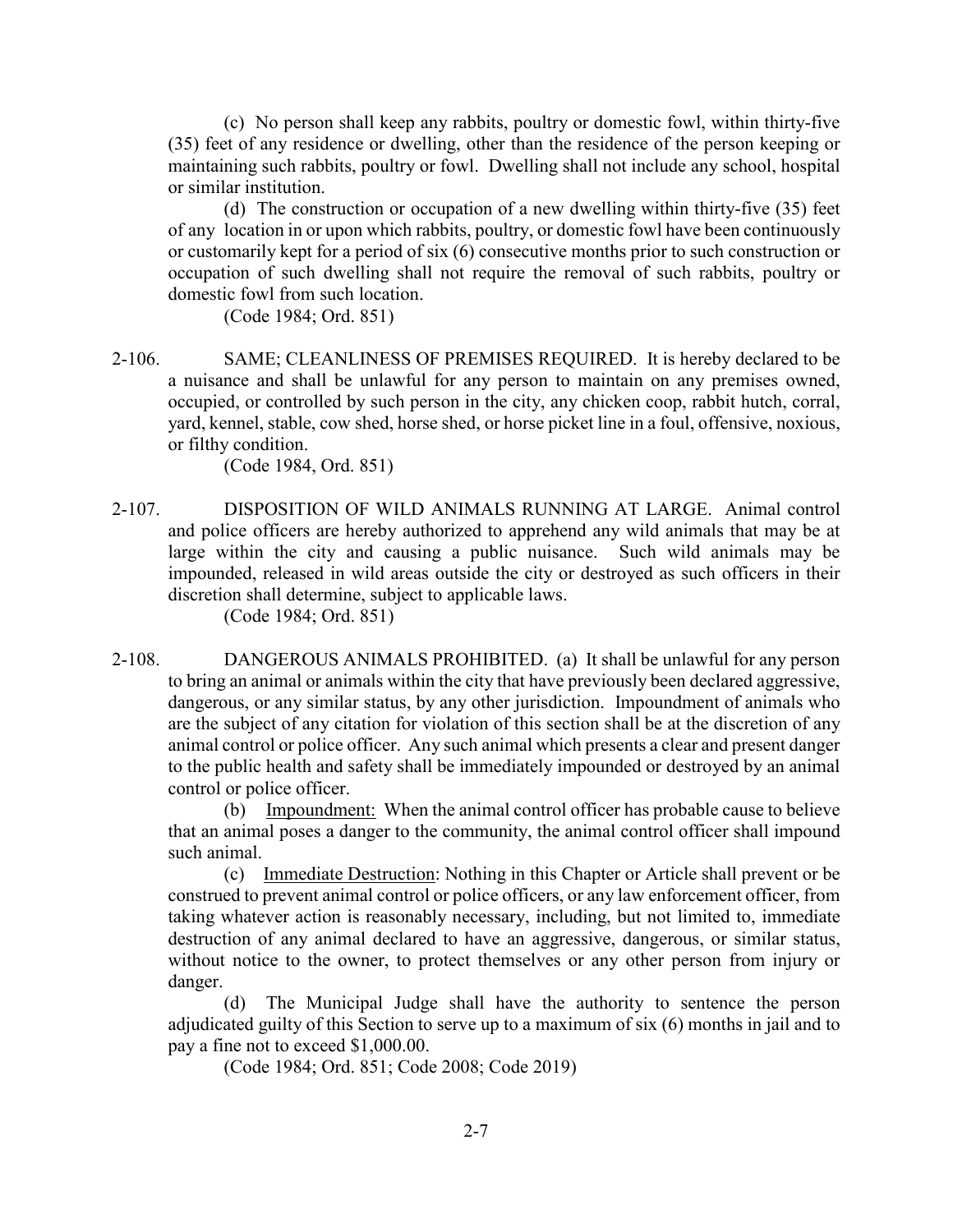2-109. CONFINEMENT OF ANIMALS IN HEAT. Any unspayed female animal in the state of estrus, commonly known as "heat," shall be confined during such state in a house, building or secure enclosure so constructed that no other animal or animals may gain voluntary access to such animal except for purposes of planned breeding. Any animal in the state of estrus and not confined as required by this section, or any such animal that creates a neighborhood nuisance, shall be removed to a boarding kennel, to a veterinary hospital or to the animal shelter and all expenses incurred by the city as a result of such removal shall be paid by the owner. Owners of such animal(s) removed to the animal shelter shall be charged at the rate as may be established from time to time by the animal shelter. Failure to comply with an order of the animal control officer with the respect to the confinement of animals in the state of estrus shall be a violation of this article and the animal shall be impounded pursuant to this chapter.

(Ord. 851)

2-110. DEATH OF ANIMAL. All dead animals shall be disposed of by the owner or keeper thereof, within twenty-four (24) hours of such animal's death, by burial, incineration in a facility approved by the animal control officer, by rendering or by other lawful means approved by the animal control officer. No dead animal shall be dumped or left on any public or private property.

(Code 1984; Ord. 851)

2-111. DESTRUCTION, INJURY TO PROPERTY. (a) It shall be unlawful for any person to permit an animal, with or without the actual knowledge of such person or such animal's owner, harborer, or keeper, to destroy or damage or injure any property in which another person has an interest without such person's authorization. Any animal permitted to engage in the activities prohibited by this section may be impounded as provided in section 2-211 and the owner, custodian, or keeper or such animal shall be subject to the provisions of section 2-211.

(b) Any animal, running at large and found causing destruction, damage or injury to property as described in section 2-111(a) or found running at large and creating a nuisance upon such property, may be humanely restrained by the owner or occupant of such property or by such owner's or occupant's agent, for a reasonable time, during which time such owner, occupant or agent shall (1) notify animal control of his or her possession of the animal and request the impoundment of the animal; or (2) notify the owner or keeper of his or her possession of the animal and release the animal to the owner or keeper, or (3) release the animal. Impoundment of the animal by the animal control officer will be at the officer's discretion and subject to the provisions of section 2-211.

(Code 1984; Ord. 851)

2-112. CRUELTY TO OR NEGLECT OF ANIMALS. It shall be unlawful for any person to: (a) Commit or cause to be committed any intentional act of cruelty, abandonment, harassment, or torture to any animal or to intentionally cause any animal to be wounded, mutilated, strangled or inhumanely killed. Ownership of an animal shall not be a defense to such acts or to a violation of this section.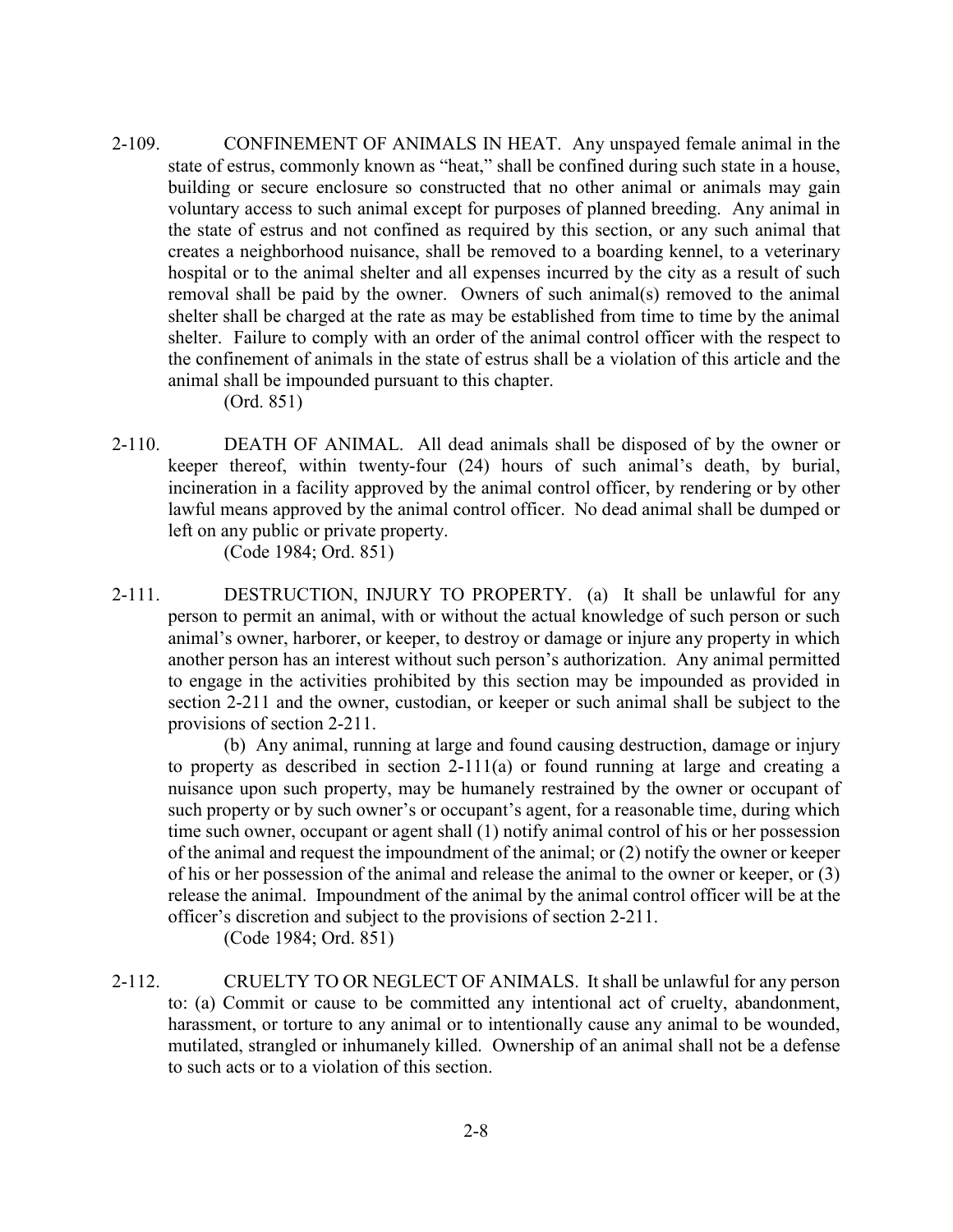(b) Neglect or refuse to supply an animal with necessary and adequate care, food, drink, air, light, space, shelter, and protection from the elements as may be necessary for health and well-being of such animal.

> (1) Food. Food provided to animals shall be wholesome foodstuffs suitable for the animal, which is provided at suitable intervals, in a sanitary manner, in quantities sufficient to maintain good health of the animal considering its type, age and condition.

> (2) Fresh Water. Pet owners/harborers must provide adequate fresh water to all animals owned or harbored, and must monitor that fresh water is and remains available to all such animals at all times, regardless of weather conditions.

> (3) Outdoor Shelter. All animals kept outdoors shall have unobstructed access to a structurally sound, properly ventilated, sanitary and weatherproof shelter, suitable for the species of animal using such shelter, and appropriate to the condition and age of the animal. Such shelter must provide unobstructed access to shade from direct sunlight and precipitation, and provide protection from exposure to inclement weather conditions. .

> (4) Health Care. *Adequate health care* means the provision to an animal of all immunizations and preventive care required to maintain good health; space adequate to allow the animal to rest and exercise sufficient to maintain good health; and the provision to each sick, diseased or injured animal of necessary veterinary care or humane death.

(c) Without proper prior legal authorization, intentionally poison any domesticated animal or distribute or set out poison in any manner with the intent to poison such animal.

(d) Cause, instigate or encourage any animal to fight with another or to maintain any place where animals are permitted to fight for exhibition, for wager, or for sport.

(e) Leave any animal unattended in a vehicle when such vehicle does not have adequate ventilation and interior temperature to prevent the suffering, disability, or death of such animal. In any prosecution under this Chapter involving temperature or ventilation, the City hereby adopts those standards set forth by the American Society for the Prevention of Cruelty to Animals (ASPCA). Exceeding these standards shall be prima facie evidence of endangering an animal's safety.

(f) Prosecution of any part of this Section shall be based upon the legal standard of objective reasonableness.

(Code 1984; Ord. 851)

2-113. VEHICULAR ACCIDENTS INVOLVING ANIMALS. Any operator of a motor vehicle which strikes any pet animal shall immediately stop and report such event to the owner of such animal, or in the event that the owner cannot be ascertained and located, to the animal control officer or any police officer. The report required by this section shall include any information concerning the condition, injury or death of any animal involved.

(Code 1984; Ord. 851)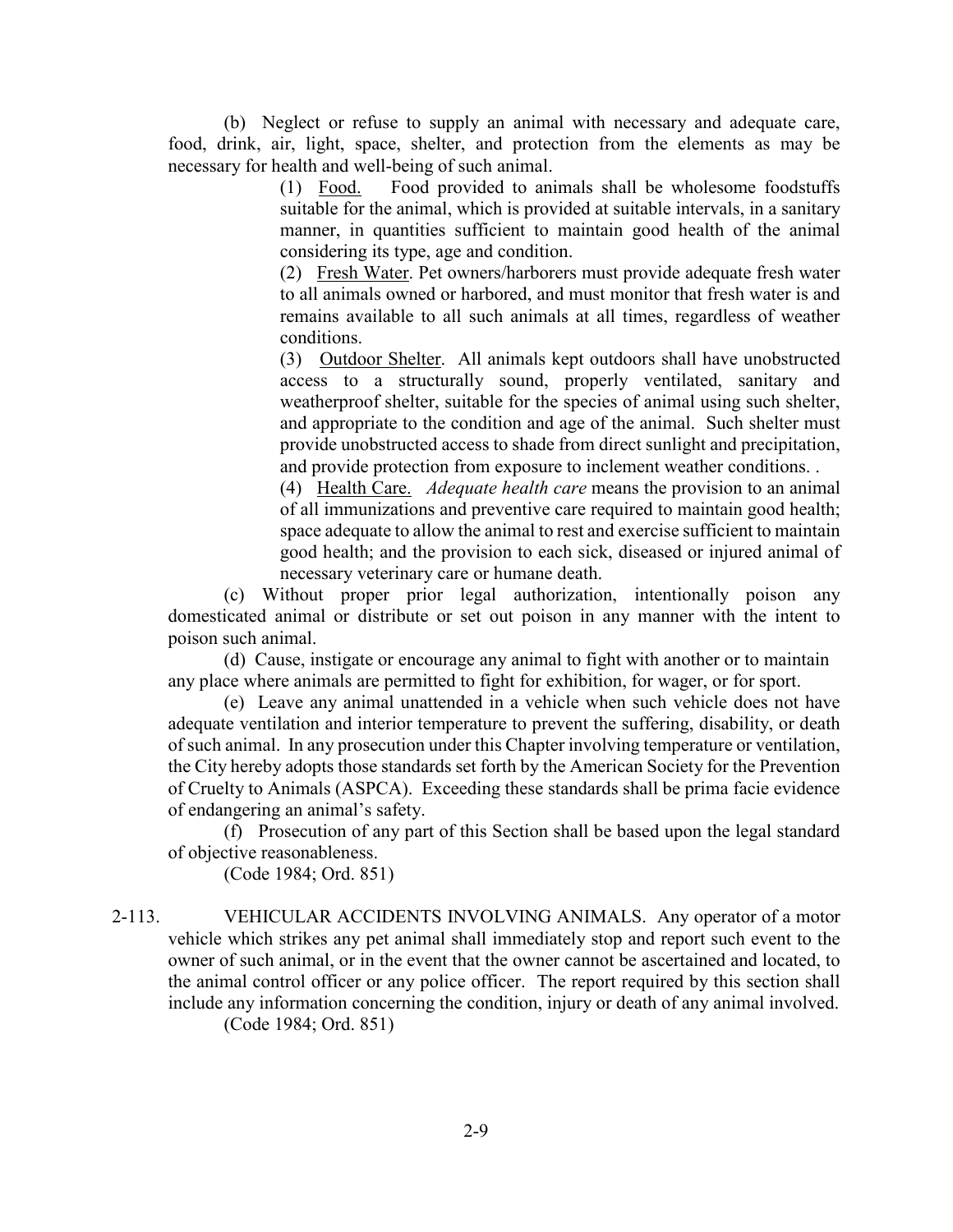2-114. AUTHORITY TO REMOVE ANIMAL. (a) A law enforcement officer, animal control officer, firefighter, or first responder may take all steps that are reasonably necessary to remove an animal from any situation, including a motor vehicle, if the animal's safety, health or well-being appears to such officer to be in immediate danger from injury, heat, cold or lack of adequate ventilation, or any other form of cruelty or neglect. If the City's animal control officer is not present at the scene, such officer who has acted to remove an animal from a dangerous situation pursuant to this section will immediately contact the City's animal control officer to take control of the animal. The animal control officer will transport such animal to a veterinarian or public animal control facility for appropriate treatment and care.

(b) Written notice bearing the contact information for the City's animal control officer shall be left at the scene from which the animal was removed.

(c) Nothing within this section shall be interpreted as a mandate that an officer act pursuant to section (a), and an officer may choose not to act when such officer believes that such action will result in any form of harm to such officer. Additionally, nothing in this section shall be deemed to authorize any individual not identified in subsection (a) to act pursuant to subsection (a), except when such individual is acting at the direction of any such officer.

- 2-115. VIOLATIONS. Unless otherwise provided herein, any violation of this Chapter shall be punished in accordance with the General Penalty Provisions set forth in Chapter 1 of this Code. (Code 2010)
- 2-116. ENFORCEMENT. Animal Control Officers and all members of the Police Department shall have the authority to sign complaints and serve notices to appear before the Municipal Court upon any person when the Animal Control Officer or Police Officer has probable cause to believe such person has or is violating a section of this Code. Such officer shall have the authority to issue, suspend or revoke licenses and permits as provided for by this Article.
- 2-117. SUMMONS AND COMPLAINTS. Every summons and complaint charging a violation or violations of this article signed by a citizen complainant shall state the name of the defendant, the code section number or numbers alleged to have been violated, the general type of the offense to which each section or ordinance relates, the date and place of each alleged violation and that the defendant is required to appear to answer the charges on a date and at a time and place designated in the complaint or summons. The complaint or summons shall be signed by the person alleging the violation.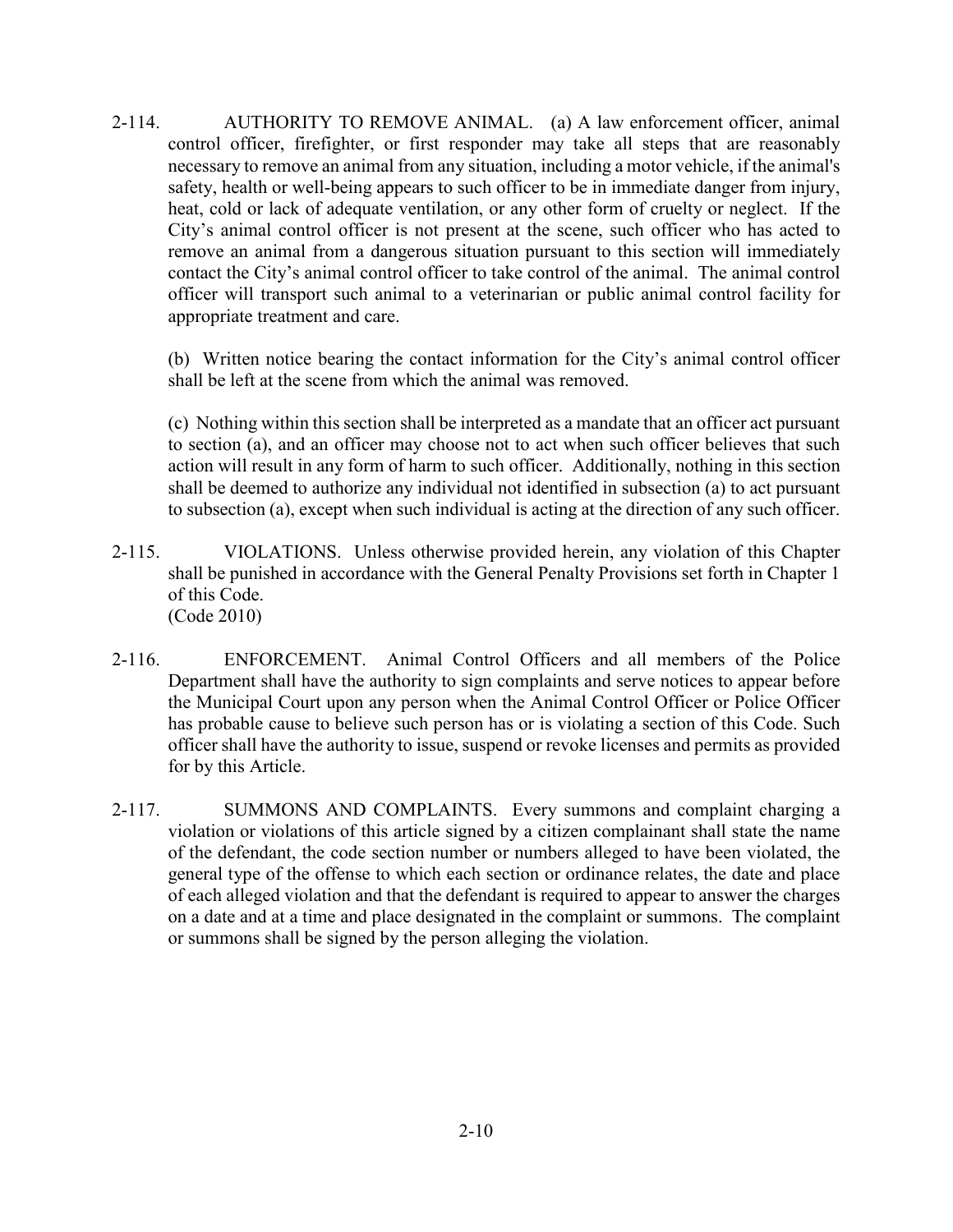### **ARTICLE 2. DOGS AND OTHER ANIMALS**

#### 2-201. DOG REGISTRATION AND RABIES VACCINATION REQUIRED.

(a) All owners, harborers, or keepers of dogs of at least six (6) months in age which are kept, maintained or harbored within the city shall register the ownership of each such dog with the city. Such registration shall be done on an annual basis and all registration fees shall be paid as established by Chapter 17 of this code. It shall be unlawful for any such owner, harborer, or keeper to fail to register as required by this section, to fail to maintain current registration for each such dog or to fail to register such dog no later than thirty (30) days following the date upon which such dog was acquired or brought into the city. The failure to register within the time limits established by this section shall result in the assessment of the penalty fee established by Chapter 17 of this code and such fee shall be in addition to, and not in lieu of, the registration fees required by this section and any fines or penalties that may be assessed for violations of this article.

(b) There shall be collected by the city, pursuant to the means specified in this section and in the amounts established by Chapter 17 of this code, an annual registration fee for each neutered male dog, each spayed female dog, or a fee for each unneutered male dog or unsprayed female dog.

(c) The owner of any dog registered as a service dog for the disabled, which is trained to aid disabled persons, or which performs law enforcement or security functions for a government entity shall not be subject to the annual registration fees established herein, but shall remain subject to all other provisions of this article.

(d) The city may authorize any doctor of veterinary medicine holding a valid license to practice issued by the state of Kansas and who vaccinates dogs owned, kept or harbored within the city against rabies to collect, at the time of such vaccination, the payment required by this section. Any veterinarian who collects such fee shall certify the payment thereof by affixing the designation "PAID" to the forms described herein which shall be provided by the city, together with a stamp for affixing said designation. Fees collected by authorized veterinarians shall be forwarded to the city clerk within five (5) days after the last day of each month in which fees are collected. In lieu of tendering payment of such fees to an authorized veterinarian, owners of dogs may tender such fees to the city clerk, together with the forms prescribed by this section which shall have been completed by an authorized veterinarian and to which such veterinarian has affixed the designation "UNPAID" by use of a stamp provided by the city.

(e) A tag of durable material shall be issued to the owner of any dog vaccinated for rabies and which is subject to the annual license fee requirements of this article and for which such fees have been paid. Such tags shall also be issued to the owner of any animal expressly excepted from the fee requirement by any provision of this Chapter.. Any owner to whom such tags are issued shall thereafter cause such tags to be attached to a suitable collar or harness which shall bear an identification number unique to the tag and animal.

(f) The city shall provide to veterinarians authorized to collect the fees required by this section forms upon which the veterinarians shall record vaccinated animals' descriptions; the name, address and telephone number of the animal's owner; rabies vaccination date; number of the tag required by subsection (e) of this section; the name of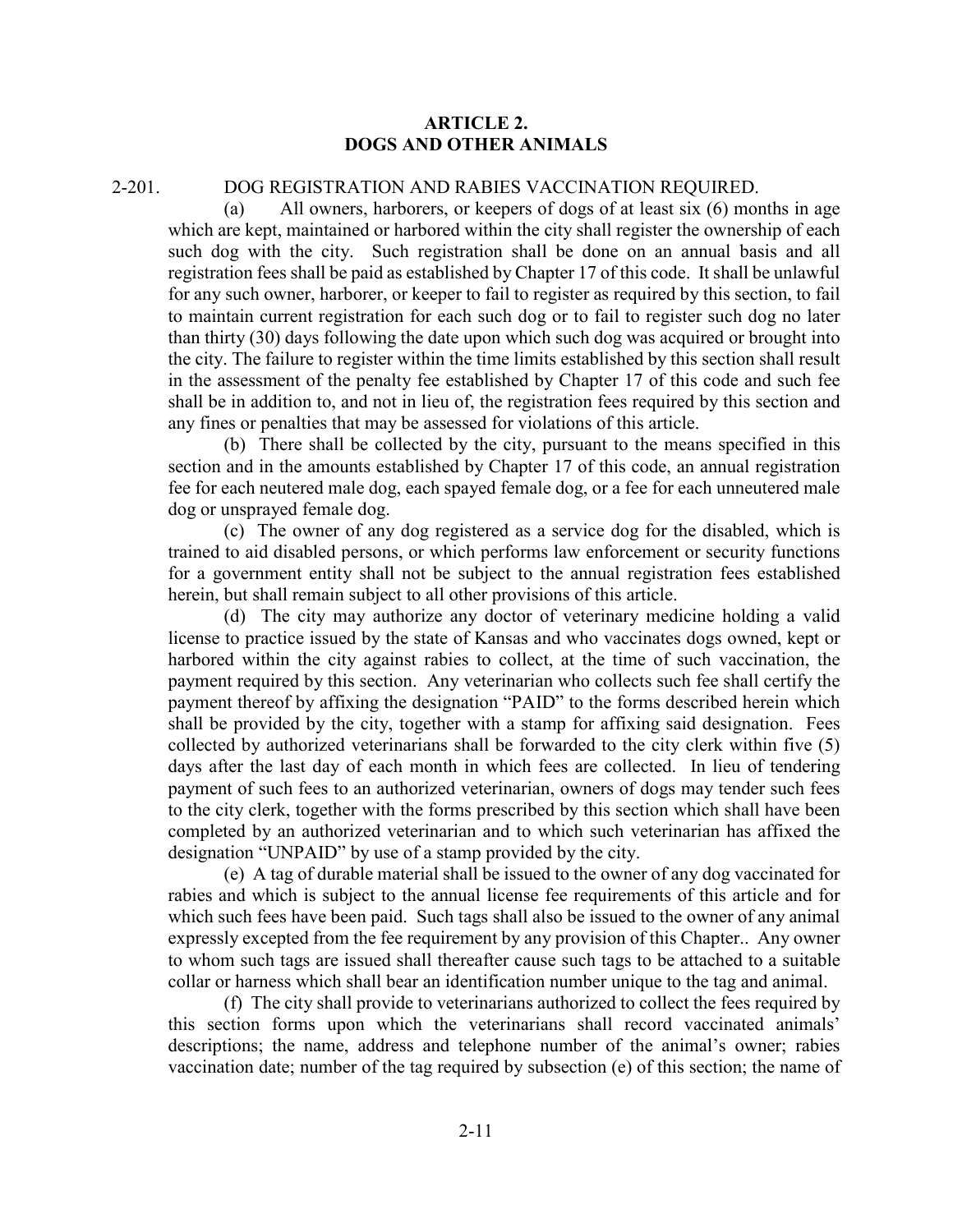the vaccinating veterinarian of such veterinarian's clinic or hospital; the vaccinated animal's registration number; and whether such animal has been spayed or neutered. Such forms shall constitute, from and after payment of the fees required by this section, a license and certification of the rabies vaccination required herein.

(Code 1984; Ord. 146-L; 146-N; 146-M; Code 2003; Code 2004; Ord. 851; Ord. 860, Ord. 865)

2-202 RABIES CONTROL, IMMUNIZATION AND CONFINEMENT. (a) All dogs exceeding six (6) months in age and kept, maintained, or harbored within the city shall be inoculated by a licensed veterinarian against rabies no less frequently than once per year, or such veterinarian shall certify that it is injurious to the dog's health to receive such vaccination due to its age or health. An owner acquiring a dog shall have such dog inoculated against rabies within thirty (30) days after acquiring such animal or within thirty (30) days after such animal reaches six (6) months of age, whichever occurs last, and shall obtain a rabies vaccination tag in accordance with this article. Any person moving into the city from a location outside the city shall comply with this section no later than thirty (30) days after having moved to the city.

(b) All owners of dogs kept, harbored or maintained within the city shall maintain upon each such animal they own a collar or harness to which its rabies tag shall be attached.

(c) It is unlawful for any person to harbor any dog which has not been vaccinated for rabies as provided by this article or which cannot be identified as having a current vaccination against rabies.

(d) No person shall affix to the collar or harness of any dog, or permit to remain so affixed, a tag evidencing inoculation for any other dog.

(e) The owner of any domesticated animal other than a rodent, rabbit, fowl, or reptile that has bitten any person or animal so as to cause an abrasion of the skin shall immediately report such bite to the animal control officer or police officer. The officer to whom such report is made shall consult with a licensed veterinarian or the county health department and shall thereafter direct the confinement of such animal for a period, which shall not be less than ten (10) consecutive days, as deemed warranted by the consulting veterinarian or county health department. Such confinement may be on the premises of the owner if deemed by the animal control officer, but must be within the city. If confinement does not occur on the premises of the owner, confinement shall be at the animal shelter or in a veterinary hospital of the owner's choice. Any confinement shall be at the owner's expense. In case an animal whose owner cannot be located, such confinement shall be at the animal shelter.

(f) The owner of any animal reported to have inflicted a bite on any person shall, on demand of the animal control officer or a police officer, produce the animal for examination and confinement, as prescribed by this section. The owner of any such animal who refuses to produce it shall be subject to immediate arrest if there is probable cause to believe the animal has inflicted a bite upon a person, and such owner is keeping or harboring the animal and willfully refuses to produce the animal upon demand. Such person shall be taken before a judge of the municipal court, who may order the immediate production of the animal. If the owner of any animal shall willfully or knowingly hide or refuse to produce such animal, each day of such refusal constitute a separate violation of this article. It shall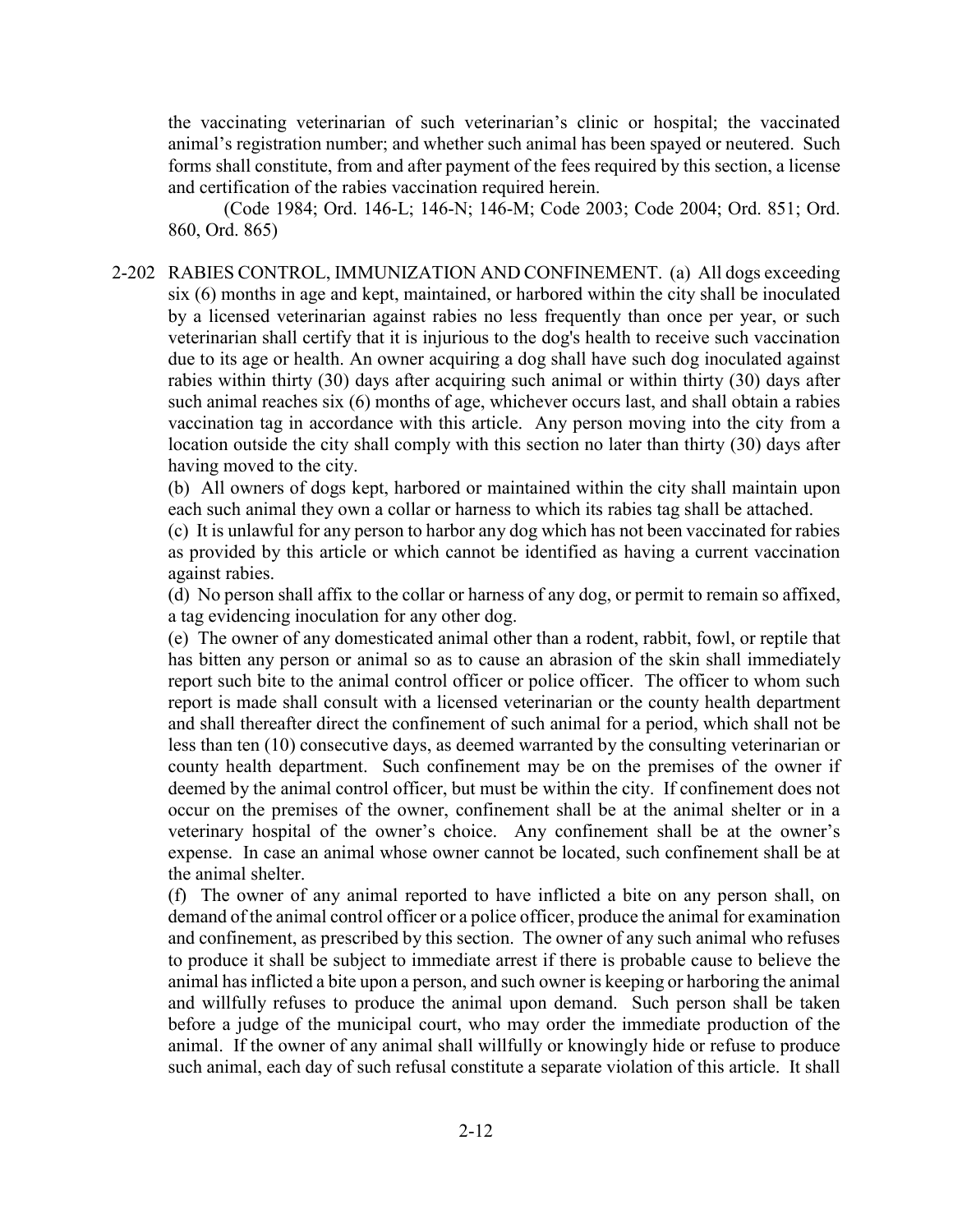be unlawful to destroy or remove any such animal from the city before it can be properly confined pursuant to this article.

(g) Every physician or healthcare provider who treats a person for animal bites shall report such treatment to the animal control officer. Such reports shall include the identity and address of any person so treated, and information regarding the animal suspected of having inflicted the bite and the owner thereof.

(h) All owners, harborers, or keepers of dogs who present, or cause to be presented, any such animal to a veterinarian for vaccination against rabies shall notify such veterinarian if the animal is under confinement or subject to confinement pursuant to this article, or has bitten any person within the ten (10) calendar days immediately preceding such presentation. Whenever under any circumstance a licensed veterinarian shall determine that any animal is rabid, such veterinarian shall immediately report the diagnosis to the county health department. Such report shall include, but is not limited to, the animal's description and, if known, it's location, the identity and address of such animal's owner, and the identity and address of any person believed to have been in contact with such animal. In the event any animal confined pursuant to this article shall die, the animal control officer, Chief of Police, or a designee, shall immediately cause a pathological examination and a search of the inoculation records of such animal to occur, arrange to receive a complete report of the results of such examination and search, and report the same to the county health department, together with any information concerning the identity and address of any person believed to have had contact with such animal.

(i) Animals known or believed to have been bitten or exposed to a rabid animal shall be immediately confined by the animal control officer or any law enforcement officer and shall thereafter be destroyed or released upon proof of immunization and booster injection given by a licensed veterinarian at the expense of the owner of such animal. The owner of any animal so released shall be required to keep the animal under quarantine for a period of six (6) months or such other period as may deemed necessary by the Chief of Police in consultation with a licensed veterinarian.

(Code 1984; Ord. 851; Code 2008)

2-203. TRAINED GUARD DOGS. No guard dog shall be placed, kept or maintained at any location within the city for the protection of persons or property unless:

(a) Such guard dog is under the complete control of its handler at all times, or such dog is confined to an enclosed area sufficient in design and construction to ensure such dog shall not escape; provided that any such dog placed, kept or maintained in a residential area shall be confined within a six (6) foot high fence with an enclosed top which is separated from any property line fence, and such enclosure has been approved by the Chief of Police, animal control officer, or designee; and

(b) Warning signs shall be conspicuously posted indicating the presence of guard dogs and such signs shall plainly identify a telephone number by which to contact at all times a person or entity responsible for controlling such guard dogs.

(Code 1984; Ord. 851)

2-204. DOG FECES. When any dog defecates upon any property not belonging to its owner or keeper, including common areas of condominiums, townhouses or apartments, it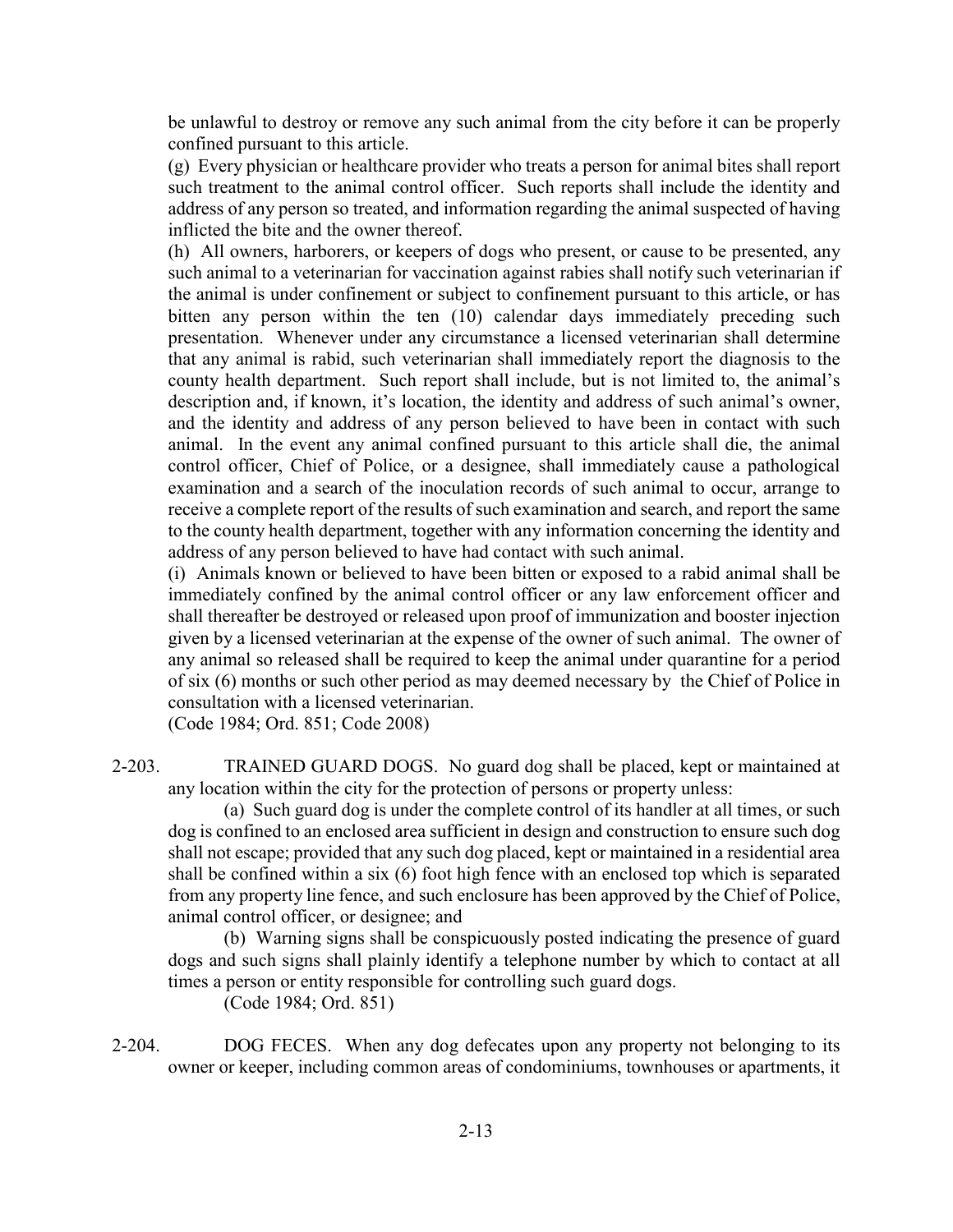shall be the duty of the owner or keeper of such dog to promptly remove and dispose of such feces.

(Code 1984, Ord. 851)

2-205. LIMITATIONS ON PET OWNERSHIP. Subject to the provisions of 2-206 of this Code, no person, entity, or household shall harbor more than a total of four (4) pet animals, including dogs, cats, pot belly pigs, and/or pygmy goats. This provision shall not apply to animals maintained in an aquarium, that do not exceed one (1) lb., in accordance with humane maintenance of such pets, including fish, small rodents, and small reptiles. (Code 2015)

2-206. KENNEL LICENSES. (a) No person, entity or household shall own or harbor more than four (4) dogs individually exceeding six (6) months of age; more than four (4) cats individually exceeding six (6) months of age; in any combination, more than a total of four (4) dogs and cats individually exceeding six (6) months of age; or engage in the commercial business of breeding, buying, selling, trading, training, or boarding cats or dogs or both cats and dogs, without having first obtained a kennel license from the city clerk.

(b) Kennel licenses shall be renewed annually. No kennel license shall be issued until an inspection certificate has been completed by the animal control officer certifying approval of the kennel license and compliance with all applicable laws, the code enforcement officer has issued a certificate verifying that the kennel for which the license is sought is not violating zoning laws of the city, and the annual kennel license fee established by Chapter 17 of this code has been paid. The city clerk shall issue renewals of kennel licenses from and after the initial issuance of such license to a licensee and upon such licensee's application to renew a kennel license if the kennel location has not changed, the clerk has not received any protest or information alleging that the kennel is in violation of any applicable law or that it is operated or maintained in a manner detrimental to the health, safety or peace of mind of any person residing in the immediate vicinity of such kennel; the animal control officer finds, after inspection, that the kennel is in compliance with all applicable law; the code enforcement officer finds that the kennel does not violate any zoning code provision; and the annual kennel license fee established by Chapter 17 of this code has been paid. In the event the clerk receives such protest or information with respect to any licensed kennel, the animal control officer determines after inspection that the kennel is not in compliance with all applicable laws, or the code enforcement officer determines the kennel is in violation of any zoning code provision, no renewal of such license shall be made unless the governing body finds, after notice and public hearing, that such kennel is operated or maintained in compliance with all applicable laws and does not pose a detriment to the health, safety or peace of mind of any person residing in the immediate vicinity of such kennel.

(c) The animal control officer, the code enforcement officer, or any police officer shall have the right to inspect any premises licensed under this section at any time. Nothing shall prevent their entry onto private property for the purpose of making such inspection and all applicants for kennel licenses shall be deemed to have consented to such entry and inspection by virtue of, and from and after the time of, making application to the city for such license. In the event such entry for the purpose of making an inspection authorized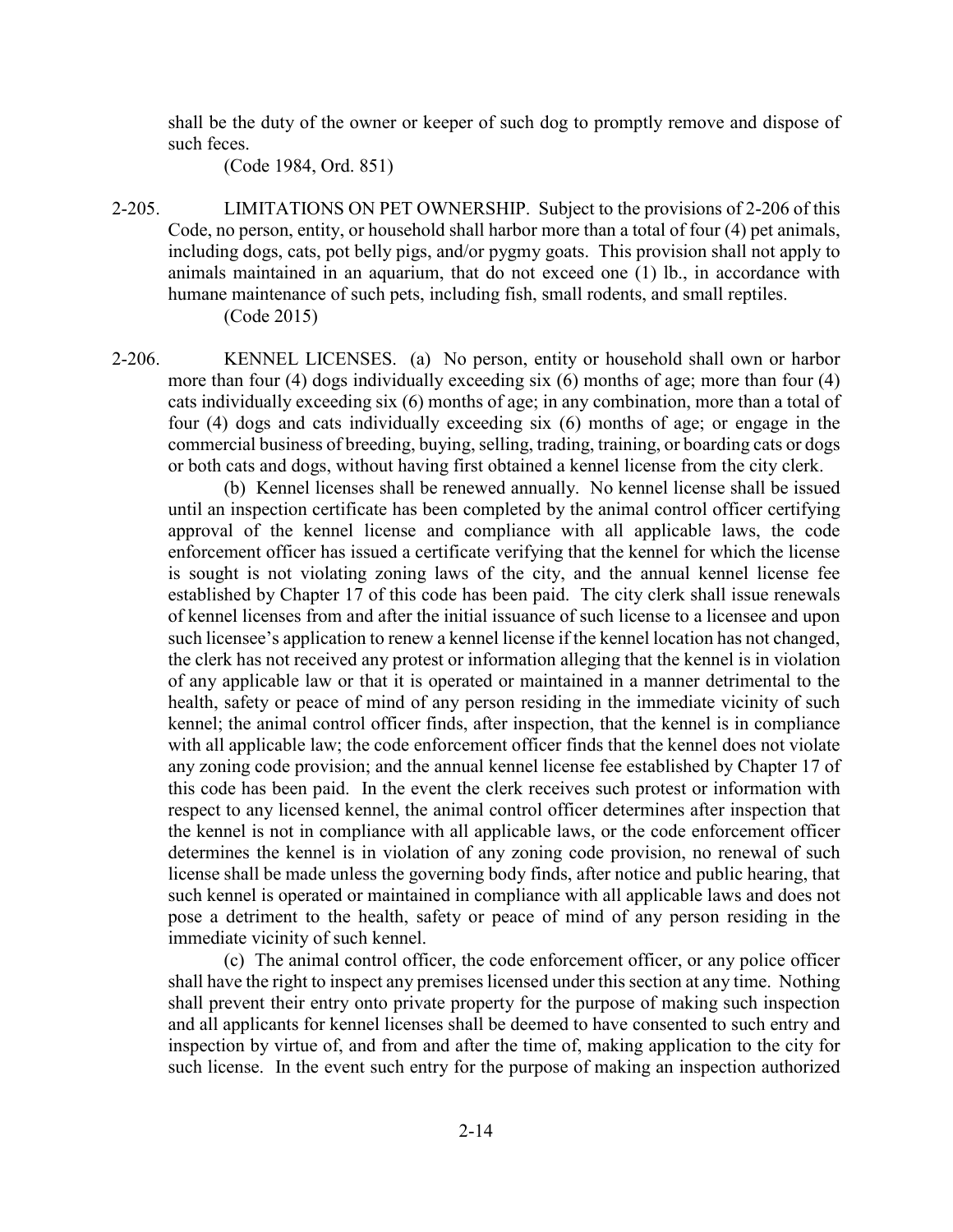by this section is denied to the animal control officer, code enforcement officer or any police officer, the officer or officers so denied may apply to a court of competent jurisdiction for an order authorizing entry for the purposes of enforcing or administering this section including, but not limited to, inspection of such premises.

(d) The governing body may suspend or revoke a kennel license if, following notice and public hearing, it find that the licensed kennel:

- (1) is maintained in violation of any applicable law of the State of Kansas, or of the City;
	- (2) is maintained so as to constitute a public nuisance; or,
	- (3) is detrimental to the health, safety or peace of mind of persons residing in the immediate vicinity.

(e) The annual kennel license fee established by Chapter 17 shall be payable in addition to, and not in lieu of, any and all licenses fees otherwise required under this article.

(f) This section shall not apply to and will not be construed to require a kennel license for a licensed veterinarian to operate an animal hospital or clinic.

(Code 1984; Ord. 796; Code 2003; Ord. 851)

2-207. PICKET OR TETHERING OF DOGS. (a) No person, entity or household shall continuously picket a dog for more than one (1) continuous hour, except that picketing of the same dog may resume after a hiatus of three (3) consecutive hours, for up to three (3) hours total time on picket per day.

(b) For the purpose of picketing a dog, a chain, leash, rope or tether shall be at least ten (10) feet in length, but shall not be of a length to allow the dog to come within two feet of any property line.

(c) A chain, leash, rope, collaring device, tether, or any assembly or attachments thereto used to picket a dog shall not weigh more than  $1/8<sup>th</sup>$  of the animal's body weight or due to weight, inhibit the free movement of the animal within the area picketed.

(d) Dogs shall be picketed in such a manner as to prevent injury, strangulation, or entanglement on fences, trees, or other man made or natural obstacles.

(e) It is unlawful to attach chains or other tether restraint implements directly to a dog without the proper use of a collar, harness or other device designed for that purpose and made from a material that prevents injury to the animal. (Ord. 851)

2-208. ANIMAL CONTROL OFFICER. (a) The animal control officer shall have the duty and power to enforce all sections of this chapter.

(b) It shall be the duty of the animal control officer, Chief of Police, or designee, to keep or cause to be kept records of the impoundment and disposition of all impounded animals and of animal bites reported to such officer.

(c) Law enforcement is also authorized to enforce this Chapter.

(Code 1984; Code 2003; Ord. 851)

2-209. INTERFERENCE. No person shall willfully hinder, obstruct or otherwise interfere with any city official, city employee, or employee of the Sedgwick County Health Department in the discharge of his or her duties under this chapter.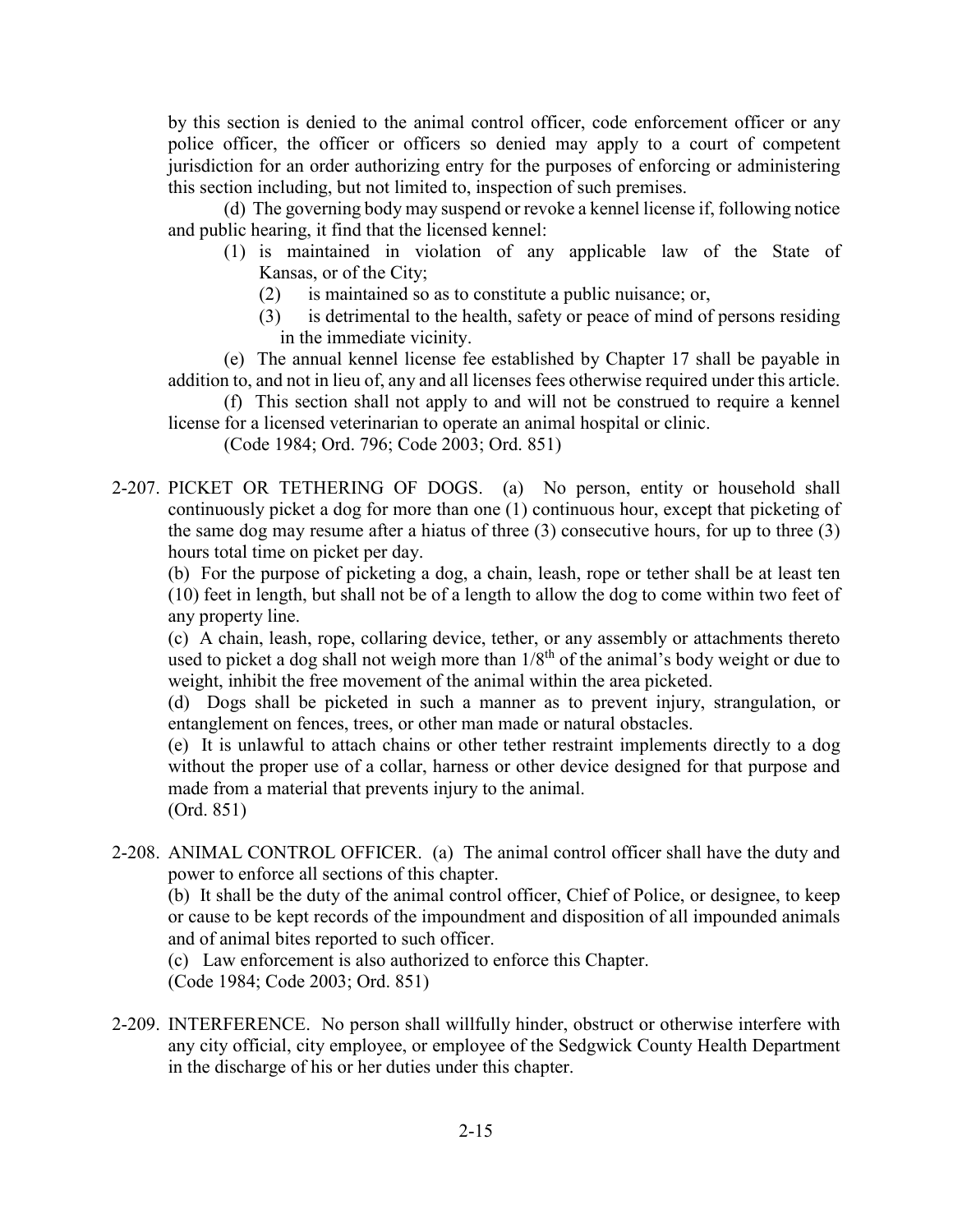(Code 1984, Ord. 851)

2-210. TRAPPING OF ANIMALS. (a) The owner or occupant of any property within the city upon which any animal is running at large or creating a nuisance may request the placement, by any animal control or police officer, of a humane trap or traps on such property for the purpose of capturing such animal. Thereafter, any animal control or police officer may place such traps if, at and within their discretion, the deem trapping to be necessary for the general health, welfare and safety of any person or persons.

(b) Animal control or police officers shall remove dogs and wildlife caught in animal traps, however cats caught in the traps are the responsibility of the owner or occupant of the property to remove in a humane manner.

(c) Animal control or police officers are authorized and empowered to use any tranquilizer gun, firearm, humane trap, or other suitable device to subdue, capture or destroy any animal that, at and within their discretion, they determine constitutes a danger to itself or to the general health, welfare and safety of any person or persons.

(d) It shall be unlawful for any person or entity to set or cause to be set within the city any steel-jaw leg hold trap, snare, or any trap other than a humane trap for the purpose of capturing any wild or domesticated animal.

(Code 1984; Ord. 851; Code 2020)

2-211. IMPOUNDMENT. (a) Any animal deemed by an animal control or police officer to be in violation of any provision of this code or other applicable law may be taken into custody and humanely impounded by such officer. No animal may be destroyed during the first seventy-two (72) consecutive hours of such impoundment unless a licensed veterinarian determines that the destruction is necessary by virtue of serious injury, illness, disease or suffering. The owner of any impounded animal may be charged impound fees and food fees established by Chapter 17 of this code together with any other costs associated with impound including, but not limited to, costs to the city for veterinary care, and all such fees and costs shall be paid to the city before an animal is released to the owner from impound. (b) The animal control officer or animal shelter shall take reasonable steps to identify the owner of any animal impounded pursuant to this article and shall notify such owner as soon as may be practical after impoundment.

(c) No animal impounded pursuant to the provisions of this article shall be released until its owner has paid all fees and charges due and arising from such impoundment, including, but not limited to, impoundment, boarding and veterinary costs and fees.

(d) Any animal remaining impounded after seventy-two (72) consecutive hours of impoundment and which the owner thereof has failed to claim and make release arrangements, including the payment of all costs and fees provided for by this article, may be disposed of as determined by theChief of Police, or designee. Any such disposal shall be accomplished in compliance with all applicable laws. Disposal by euthanasia shall be accomplished in a humane manner. Any owner who fails to claim an impounded animal after it has been confined for seventy-two (72) consecutive hours shall not, by virtue of such failure, be released from liability for the payment of all fees and costs provided for by this article including, but not limited to, costs and fees arising from the disposal by euthanasia of such animal.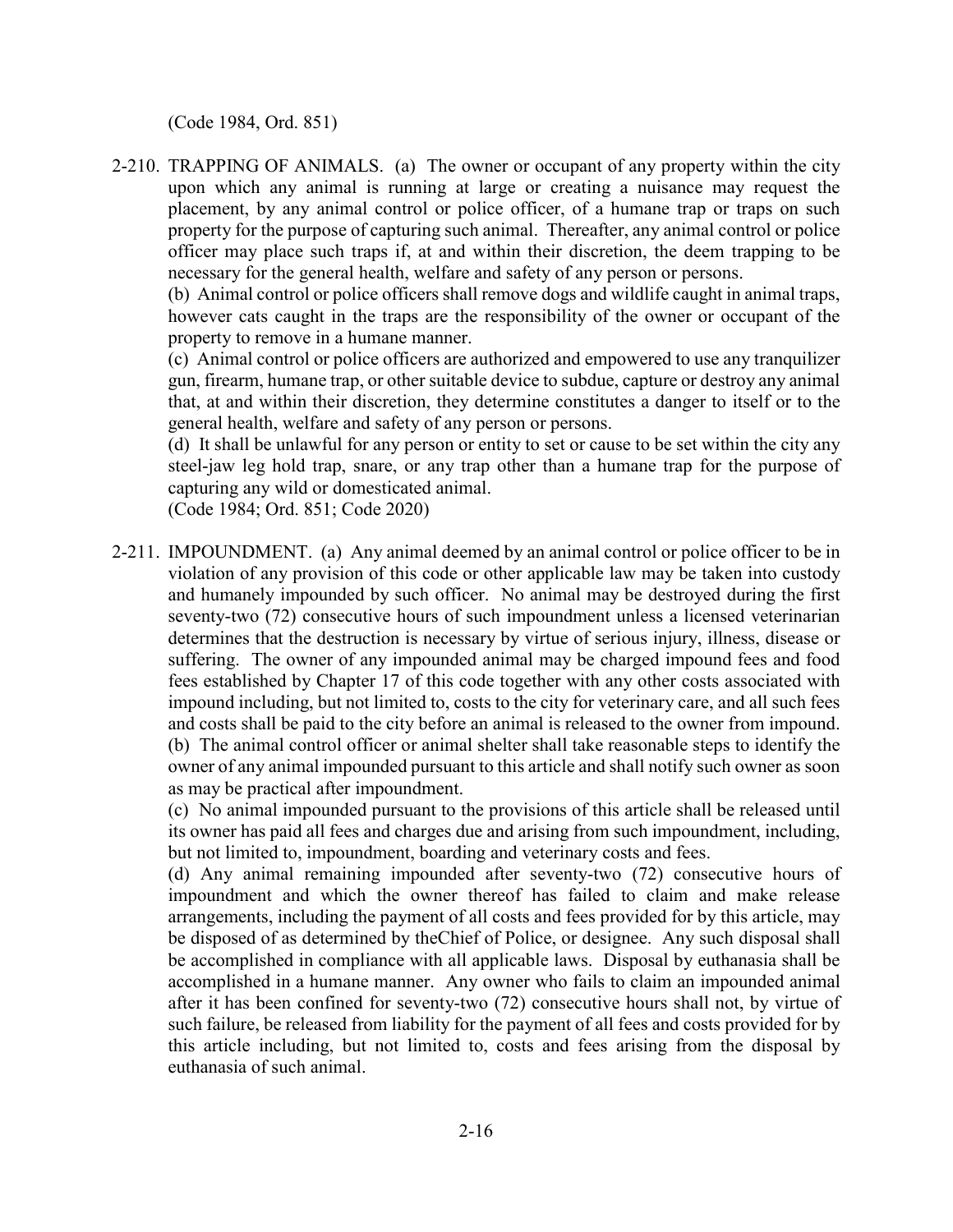(Code 1984; Ord. 781; Code 2003; Ord. 851)

- 2-212. BREAKING POUND. It shall be unlawful for any person other than a duly authorized enforcement officer to break open or attempt to break open the pound, or to take or let out any animal placed therein, or take or attempt to take from an officer of this city any animal taken up by such officer pursuant to the provisions of this article, or to in any manner interfere with or hinder such officer in catching or taking up any animal. (Code 1984; Sec. 2-117; Ord. 851)
- 2-213 BARKING DOGS. (a) It shall be unlawful for the owner, possessor or keeper of any dog to permit such dog, by loud and persistent or habitual barking, howling or yelping, to disturb any person or neighborhood, and the same is hereby declared to be a public nuisance.

(b) Either the animal control officer of a law enforcement officer may issue a citation for violation of subsection (a) above upon receiving two complaints within two weeks for excessive barking by the same dog, or upon receiving one complaint and personally observing such excessive barking.

Complainants shall sign a written complaint noting the date and time of the barking, the length of the barking episode(s), the animal believed/known to be barking, and any additional relevant information concerning the excessive barking.

Animals who are found to bark excessively following teasing or harassment by neighbors shall not be found to have violated this section.

(Code 1984, Ord. 851; Code 2008)

2-214 VIOLATIONS. Unless otherwise provided, any violation of this Chapter shall be punished in accordance with the General Penalty Provisions set forth in Chapter 1 of this Code. (Code 2010)

# **ARTICLE 3. DANGEROUS DOGS**

2-301. DANGEROUS DOG DESIGNATION; DISPOSITION; APPEAL.

(a) The Animal Control Officer, Chief of Police, or their designee, may declare a dog to be dangerous based on:

(1) The nature of any attack committed or wound inflicted by the animal;

(2) The past history and seriousness of any attacks or wounds inflicted by the animal;

(3) The potential propensity of the animal to inflict wounds or engage in aggressive or menacing behavior in the future;

(4) The conditions under which the animal is kept and maintained which could contribute to, encourage, or facilitate aggressive behavior, such as, but not limited to, allowing the animal to run at large, tethering in excess of legal limits as defined in this chapter, physical property conditions, presence of young children, the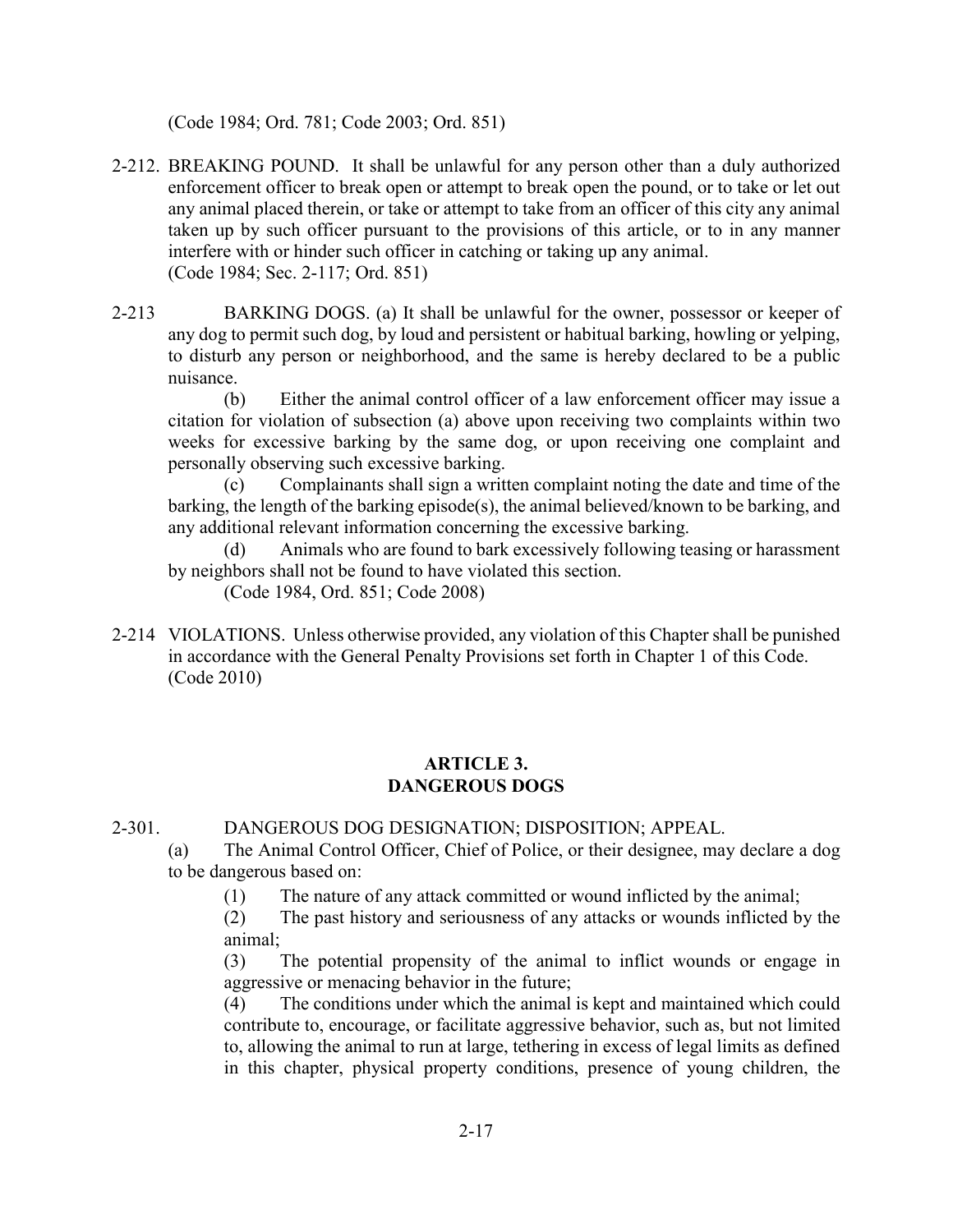elderly, or infirm within or residing near the home, any past violations of this chapter, and/or failing to provide proper care, food, shelter, or water.

(b) If the Animal Control Officer, Chief of Police, or their designee determines that the animal is dangerous, he or she will determine an appropriate disposition based on the known facts and consistent with the provisions of this Chapter. The Animal Control Officer, Chief of Police, or their designee may impound the dog and shall notify the owner/harborer of such determination 1) by personal service at the person's usual place of abode by leaving a copy of the notice with some person of suitable age and discretion residing therein, or 2) by certified mail addressed to the owner's last known address, or addressed to the location where the dog is maintained/harbored. Service by certified mail, shall request return receipt, with instructions to the delivering postal employee to show to whom delivered, the date of delivery, and address where delivered. Service of process by certified mail shall be considered obtained upon the delivery of the certified mail envelope. If the certified mail envelope is returned with an endorsement showing refusal of delivery, or failure to serve the letter for any reason, the Animal Control Officer, Chief of Police, or their designee or designee shall send a copy of the notice to the defendant by ordinary, first class mail. This first class mailing shall be evidenced by a certificate of mailing. Service shall be considered obtained upon the mailing of this additional notice by first class mail. The owner of a dog declared dangerous may request an administrative review of the determination by filing a written request with the Animal Control Officer, Chief of Police, or their designee within ten days of receipt of such notification.

(c) The Chief of Police or designee will conduct a hearing within ten days of receipt of the owner's request for an administrative review of the decision to declare such dog a dangerous dog. At such hearing, testimony may be offered by the owner/harborer of the dog, Animal Control Officer or law enforcement officer, victims of any bite or attack, neighbors or other affected persons, and veterinarians concerning the aggressive propensity of the dog. In making a determination, the Chief of Police or designee shall consider the factors listed in subsections (1) through (4) above. It shall be an affirmative defense that at the time of a bite, attack, or threatening behavior:

(1) The dog was actively being used by a Law Enforcement Official for legitimate law enforcement purposes; or

(2) The threat, injury, or damage was sustained by a person:

(i) Who was committing, at the time, a criminal trespass or other wrongful act upon the premises lawfully occupied by the owner/harborer of the dog; or

(ii) Who was provoking, tormenting, abusing, or assaulting the dog or who can be shown to have repeatedly, in the past, provoked, tormented, abused or assaulted the dog; or

(iii) Who was committing or attempting to commit a crime; or

(3) The dog was responding to pain or injury.

(c) If the Chief of Police or designee determines that the dog is dangerous, he or she shall determine an appropriate disposition based on the facts determined at the hearing and the provisions of this chapter, and will notify the owner in writing of the outcome of the hearing within five business days. The owner may appeal the hearing outcome as provided for in subsection (d) below. During the appeal process, the owner, keeper or harborer of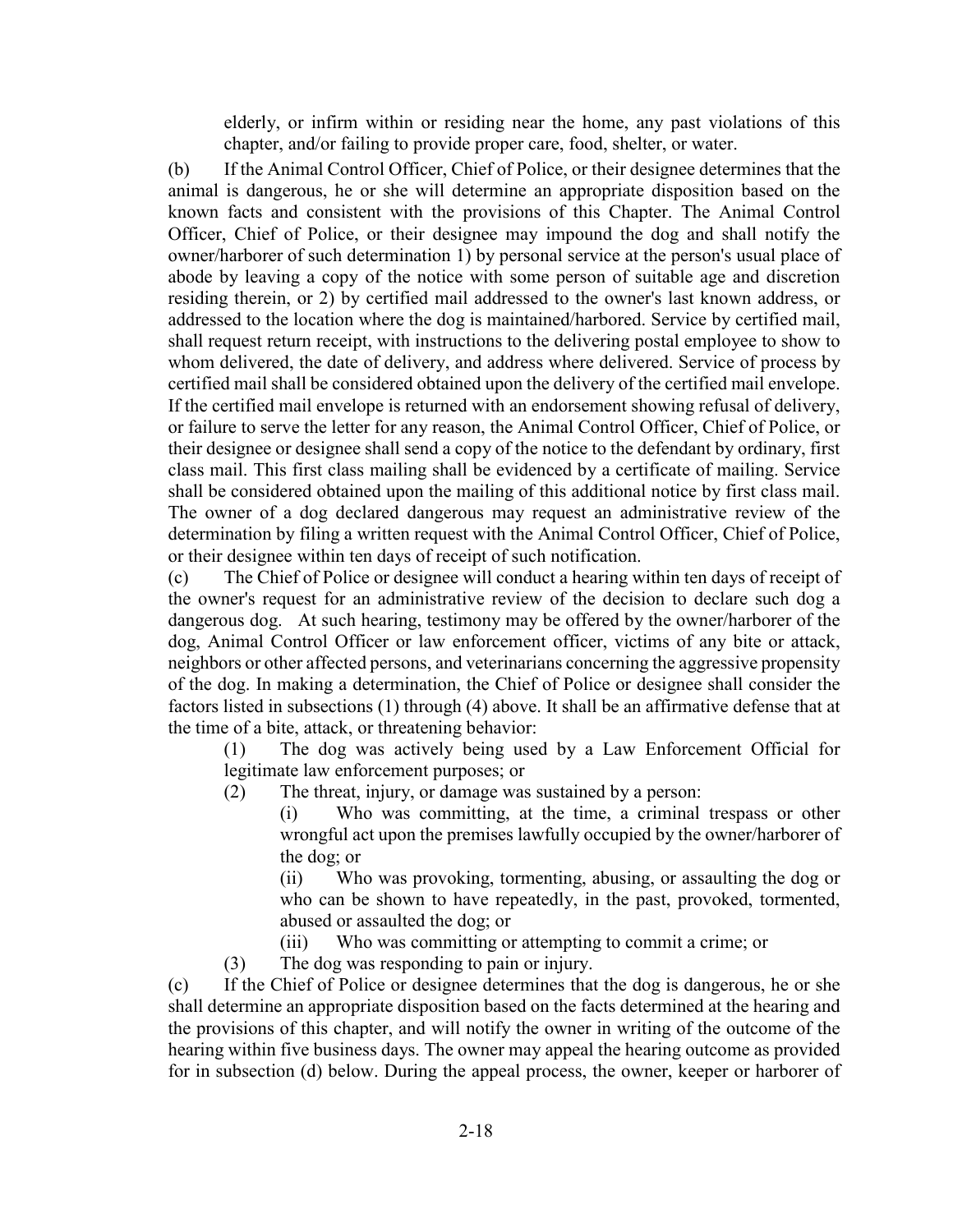such animal shall be responsible for the cost of keeping such animal in the animal shelter. The owner, keeper or harborer of such animal must file a renewable, non-refundable, cash or performance bond with the animal shelter where the animal is being held, within the ten day appeal period, in an amount equal to the cost of care and treatment of the animal for all days in which the animal has been held and for 30 subsequent days. Said cash or performance bond shall be renewable for an additional 30 days and each successive 30 days the animal is held by Animal Control during the pendency of the appeal. Payment of said renewal shall be within five days of the running of the previous 30 day period. If said cash or performance bond, or its renewal, is not tendered to the City within the time specified above, then the City, through its animal control agency, shall have immediate ownership of such animal and the Animal Control Officer, Chief of Police, or their designee shall determine the disposition of such animal. Absent such appeal, the Animal Control Officer, Chief of Police, or their designee may pick up and cause the animal to be destroyed, or in lieu of such destruction he or she may permit the confinement of the animal in a manner and location that he or she deems humane and appropriate, including turning the animal over to another animal control agency.

(d) APPEALS FROM ORDER. Any person affected or aggrieved by an order issued by the Chief of Police under the authority of this Article may, within five (5) days following service of the order, file a notice of appeal with the City Clerk, requesting an administrative review by the Mayor. Such administrative review shall occur within two weeks of the filing of the notice of appeal. The Mayor, shall determine, whether to uphold the decision of the Chief of Police, or may reverse or affirm partially, or may modify the order, requirement, decision, or determination appealed from and may make such order, requirement, decision or determination as, in their determination, should be made and that decision shall have all powers of the order from which the appeal is taken. Such decision shall be the final administrative decision, and is subject to applicable appeal through the Sedgwick County District Court.

(Code 2019)

2-302. DANGEROUS DOG—FAILURE TO CONFINE—DESTRUCTION AND DEFENSES.

(a) It is unlawful for an owner, keeper or harborer of a dog designated to be a "dangerous dog" to permit the dog to be outside an approved or secure enclosure unless the dog is restrained by a substantial chain or leash and under physical restraint by a responsible person who is 18 years of age or older and possesses sufficient strength for physical control of the animal for the purpose of transportation to and from a veterinarian for medical treatment. In such event, the dangerous dog shall be securely muzzled and restrained with a chain or leash not exceeding four feet in length, and shall be under the direct control and supervision of the owner, keeper or harborer of the dangerous dog. The muzzle shall be made and used in a manner that will not cause injury to the dog or interfere with its vision or respiration, but shall prevent it from biting any human or animal.

(b) Secure or approved enclosures required under this section must be approved by the Animal Control Officer, Chief of Police, or their designee and be adequately lighted and kept in a clean and sanitary condition.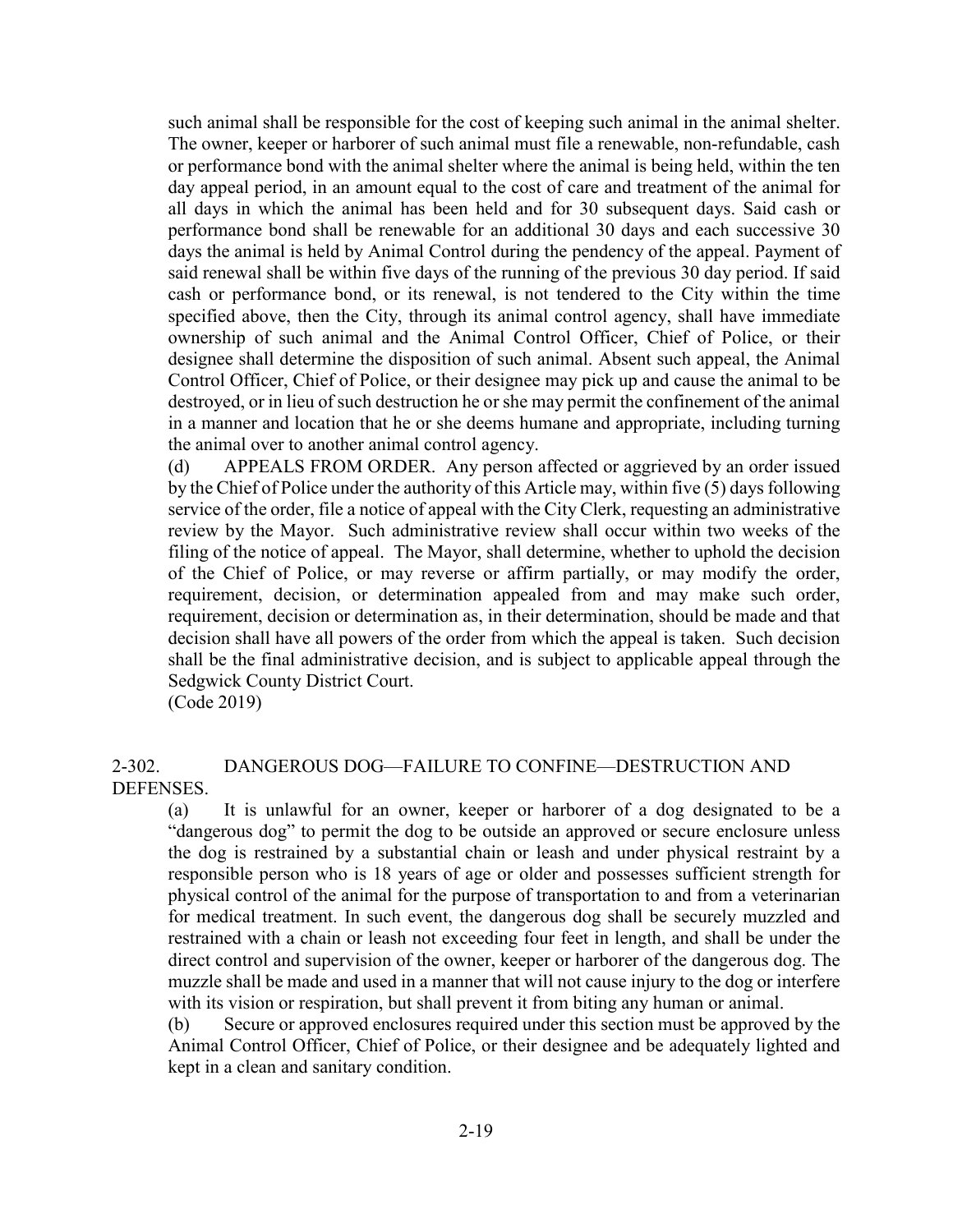(c) The owner, keeper or harborer shall allow the access to the property where the dangerous animal is being harbored to facilitate inspections and insure compliance for the duration of the life of the animal. Failure to allow access shall be prima facie evidence of a violation of this section.

(d) The owner, keeper or harborer of any dog that has been determined to be dangerous shall be required to have the animal surgically sterilized by a licensed veterinarian within thirty days of the dangerous animal determination, at his or her own expense. For any animal required to be surgically sterilized, the owner, keeper or harborer shall provide documentation of the sterilization upon completion. If the dog's owner had a valid dog license, such owner shall not receive a refund of the licensing fees paid for the altering or micro chipping of the dog. Upon the renewal of the license, the amount will be changed to reflect the altering and micro chipping of the dog.

(e) Any owner, keeper or harborer failing to provide documentation of the sterilization procedure as required by this section shall be deemed guilty of a misdemeanor, and shall be required to immediately surrender such animal to the Chief of Police or designee.

(f) The owner, keeper or harborer of any dog that has been determined to be dangerous shall be required to have a microchip, traceable to the dangerous dog and the current owner, inserted into the dog and copies of documentation of said procedure available for review by the Animal Control Officer, Chief of Police, or their designee. If the dog's owner had a valid dog license, such owner shall not receive a refund of the licensing fees paid for the altering or micro chipping of the dog. Upon the renewal of the license, the amount will be changed to reflect the altering and micro chipping of the dog.

Any owner, keeper or harborer of a dangerous dog who fails to comply with this provision shall be deemed guilty of a misdemeanor.

(g) It is unlawful for anyone having prior felony convictions defined in Articles 34, 35, 36, and 43 of Chapter 21, and Article 41 of Chapter 65 of the Kansas Statutes Annotated to possess, harbor, own or reside on any premises with a dangerous dog.

(h) It shall be unlawful for any person to:

(1) Harbor, keep or maintain a dangerous dog on property not owned by such person without the written consent of the land owner; or

(2) Sell, barter or give away to another person a dog which has been deemed dangerous; or

(3) Own, keep or harbor more than one dog which has been declared dangerous by this Article.

(i) Should a previously determined dangerous dog be found running at large in violation of this Article, attack or inflict injury upon any person, the Judge of the Municipal Court shall, in addition to any other penalty provided in this Chapter, order the dog destroyed. Provided, however, the Judge of the Municipal Court may, at his or her discretion, consider whether the attack or injury was sustained by a person who, at the time, was committing a criminal trespass or other wrongful act upon the premises of the owner of the dog, or was tormenting, abusing, or assaulting the dog, or has, in the past, been observed or reported to have tormented, aroused, or assaulted the dog or was committing or attempting to commit a crime.

(Code 2020)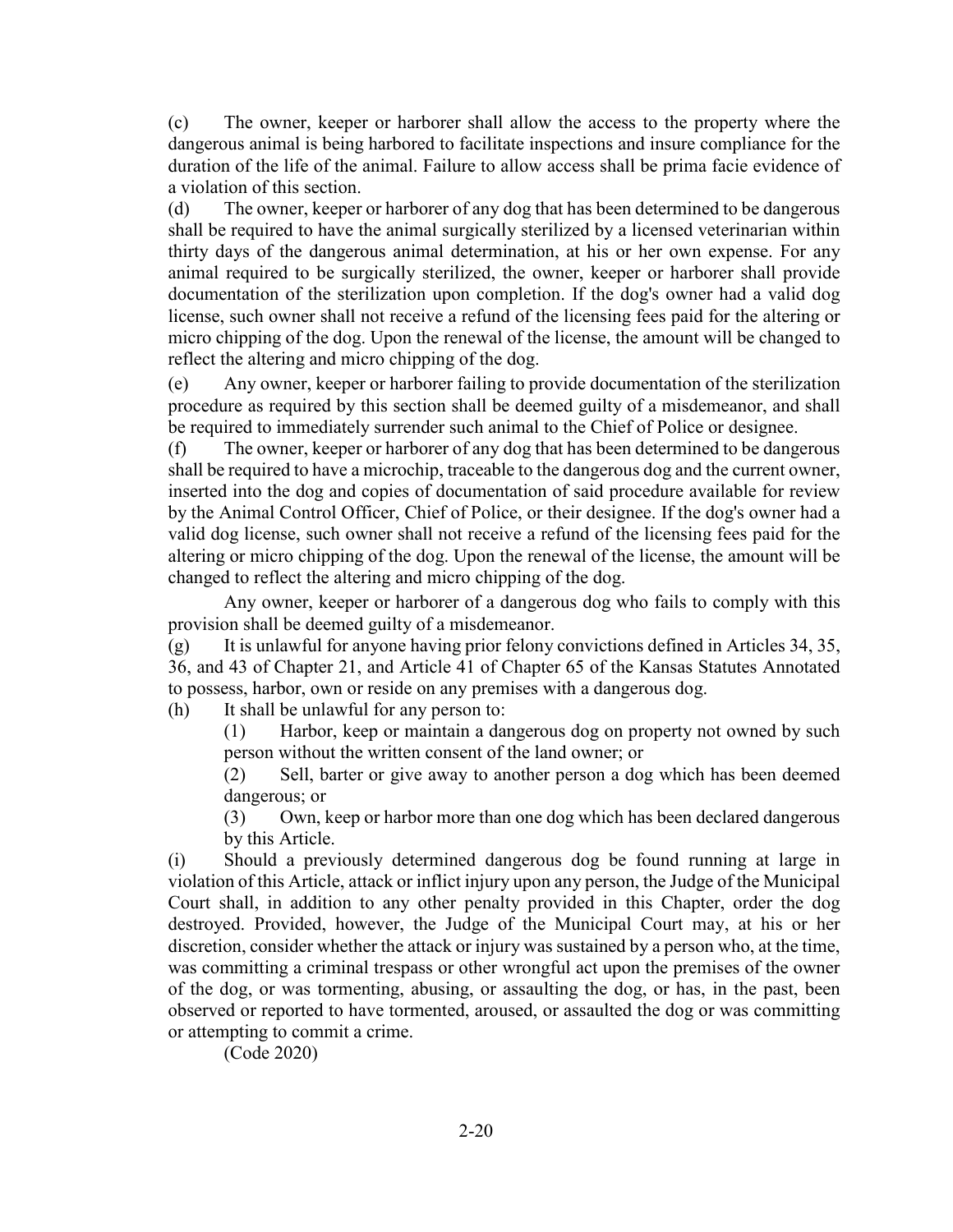2-303. SIGNS REQUIRED. Upon determination by the Animal Control Officer, Chief of Police, or their designee, the owner of a dangerous dog shall display in a prominent place at the entrance to his or her premises a clearly visible warning sign indicating there is a dangerous dog on the premises. A similar sign is required to be posted on the secure enclosure in which the animal is harbored.

#### 2-304. REGISTRATION AND INSURANCE.

(a) The owner, keeper or person harboring a dangerous dog shall annually register the dangerous dog with the City of Haysville on such forms as designated by the Chief of Police or designee, and shall have a microchip, traceable to the current owner of the dog, inserted into the dog. The owner, keeper or harborer shall complete an application and shall pay a \$100.00 annual registration fee to the City of Haysville and shall pay all costs associated with the microchip procedure. If the dog's owner had a valid dog license, such owner shall not receive a refund of the licensing fees paid for the altering or micro chipping of the dog. Upon the renewal of the license, the amount will be changed to reflect the altering and micro chipping of the dog.

The owner, keeper or person harboring a dangerous dog shall notify the City of Haysville in writing a minimum of seven days prior to any change in the address of the owner, keeper or person harboring the dog or the location of the dangerous dog. Any owner, keeper or harborer of a dangerous dog who fails to comply with this provision shall be deemed guilty of a misdemeanor.

(b) The owner, keeper or person harboring a dangerous dog required to be registered under this section shall be required to maintain liability insurance in the amount of \$100,000.00 dollars for such dog against the potential injury or damage liabilities and hazards associated with the ownership or possession of such dog. The owner or person harboring a dangerous dog shall file with the City of Haysville a certificate of insurance reflecting the required minimum insurance. Any owner, keeper or harborer of a dangerous dog who fails to comply with this provision shall be deemed guilty of a misdemeanor.

# **ARTICLE 4. MISCELLANEOUS**

2-401. CONFLICT WITH OTHER PROVISIONS. Nothing in this chapter shall be construed so as to prohibit the passage of zoning regulations affecting this chapter. All provisions contained within this chapter are subject to any additional rights of prohibitions provided for in any city of Haysville zoning ordinance, including zoning ordinances with protective overlays.